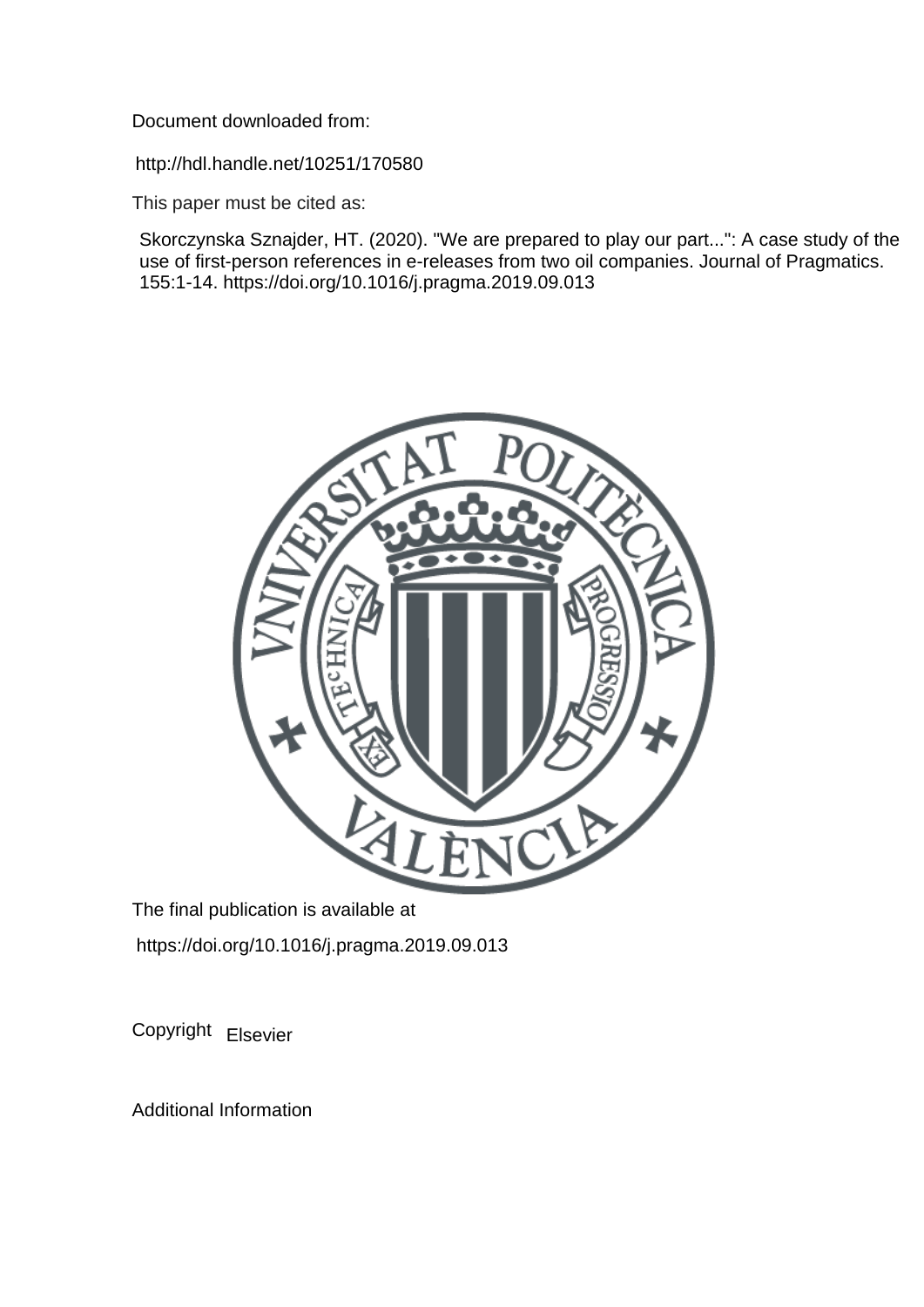# **"***We are prepared to play our part***…": A case study of the use of first-person references in e-releases from two oil companies**

# **Abstract**

This study looks into the meta-pragmatics of e-releases by providing corpus-based data on variations in the use of first-person references in e-releases from two oil companies: BP and Repsol. Previous research on corporate press releases had approached this particular feature (Jacobs, 1999a, 1999b), but no further attempts have been made to look into their usage in press releases published on corporate websites of different organizations. Two corpora of nearly 100,000 tokens have been examined for first-person pronouns and determiners in order to identify their frequencies and their referents. The results reveal an interplay of multiple first-person voices that enhance the dialogic nature of e-releases and possibly their persuasive effectiveness. The variations detected show that BP uses first-person references far more frequently than Repsol, yet lower frequencies seem not to correlate with higher frequencies of third-person references. The range of referents identified is also broader for BP. The differences suggest distinct approaches to exploiting the communicative potential served by the use of first-person references, and thus different communication strategies applied by companies operating on a global scale but within the same industry.

Keywords: corporate e-release, first-person reference, meta-pragmatics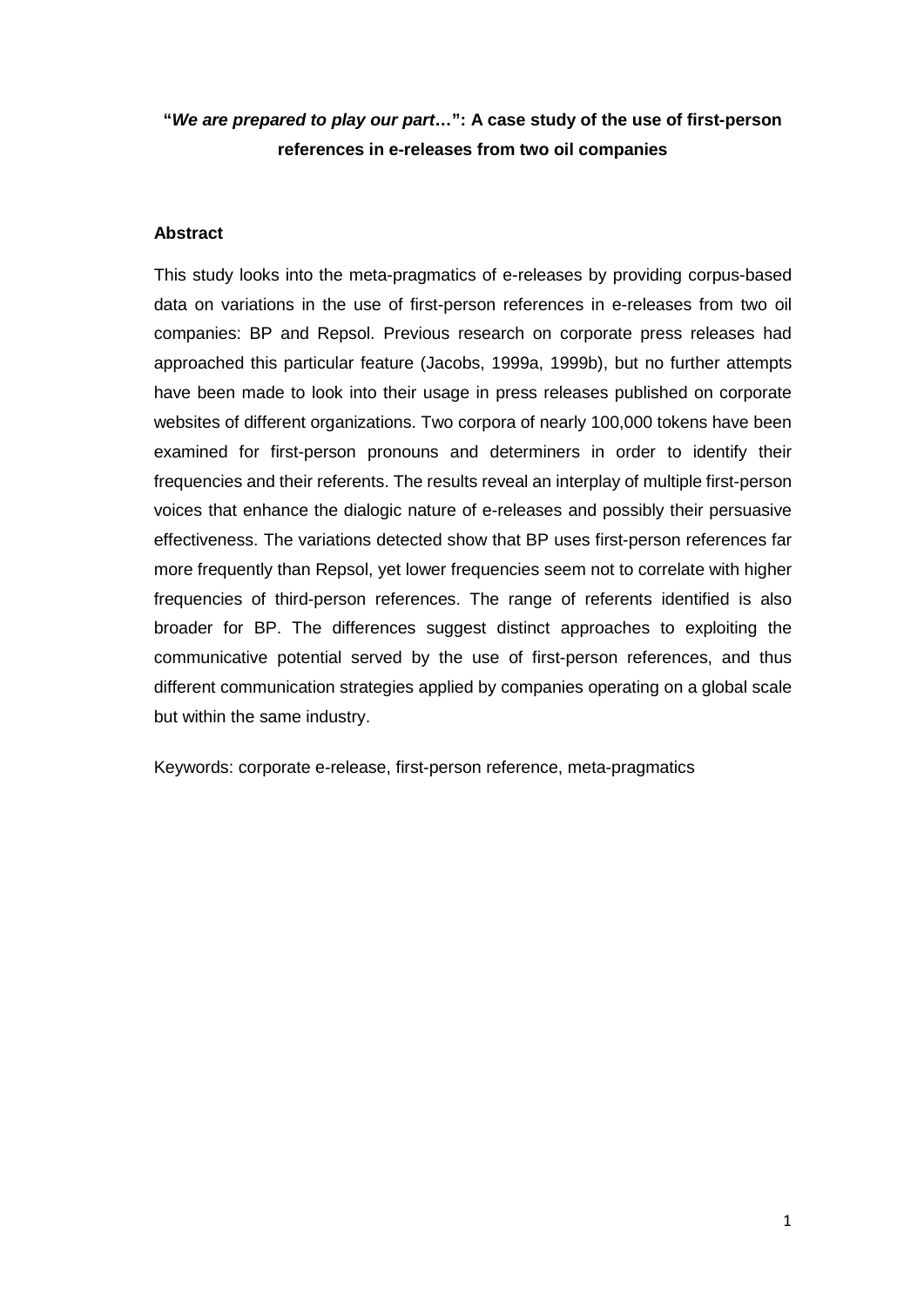#### **1. Introduction**

This study builds upon the research on meta-pragmatics of corporate press releases (Jacobs, 1998, 1999a, 1999b, 2014) by providing corpus-based data on the use of first-person references. How these references are used in the news concerning organizations can reveal the intricacies of constructing their public image in the media. A close examination of first-person pronouns and determiners in press releases can further determine whose voices are allowed to be heard and how such multiple voices shape the perception of an organization in public settings. A comparison between two large oil companies, attempted in this study, also serves to identify variations in the use of these voices in an industry that makes continuous efforts to counterbalance the criticisms of public opinion.

From a broad perspective, this research draws upon the concept of person deixis and participant role in linguistic pragmatics (Goffman, 1976; Goodwin, 1979, 1981; Levinson, 1983, 1988; Jacobs, 1999a), as well as the idea of the dialogic nature of discourse (Bakhtin, 1935/81). This dialogism or the coordination between the writer and the reader in establishing an interpretation frame (Gumperz, 1982) is reflected in the contextual and discursive features of press releases, which are written in a manner that would facilitate the journalists' task of being retold in the media. Jacobs (1998, 1999a, 1999b, 2014) points out that the main meta-pragmatic feature of press releases, preformulation, is carried out by means of self-reference, that is, the references to the organization issuing a press release through third-person forms. First-person self-references are rare in press releases, as is the authorial presence expressed through 'I' or 'we'. The exceptions are quotations where first-person references are more frequent. Even though Jacobs (1999a, 1999b) described the use of quotations using a corpus of press releases, and in doing so, discussed first-person references, he did not provide a quantitative perspective allowing for the description of usage patterns which otherwise may remain undetected (Tognini Bonelli, 2010:  $18)$ <sup>[i](#page-28-0)</sup>. Most of the previous research on press releases tended to take a qualitative approach and examined selected texts from larger collections of this text type (e.g. Jacobs 1999a, McLaren & Gurău, 2005; Lassen, 2006; Catenaccio, 2007, 2008). Studies attempting to apply corpus linguistics methods and obtain quantitative data were fewer (Pander Maat, 2007; McLaren-Hankin, 2008; Author, 2016), and none of them analysed first-person references. The corpus linguistics approach adopted in this type of studies ensures that representative samples of language use are analysed in order to compute relevant data. This improved reliability complements the so-called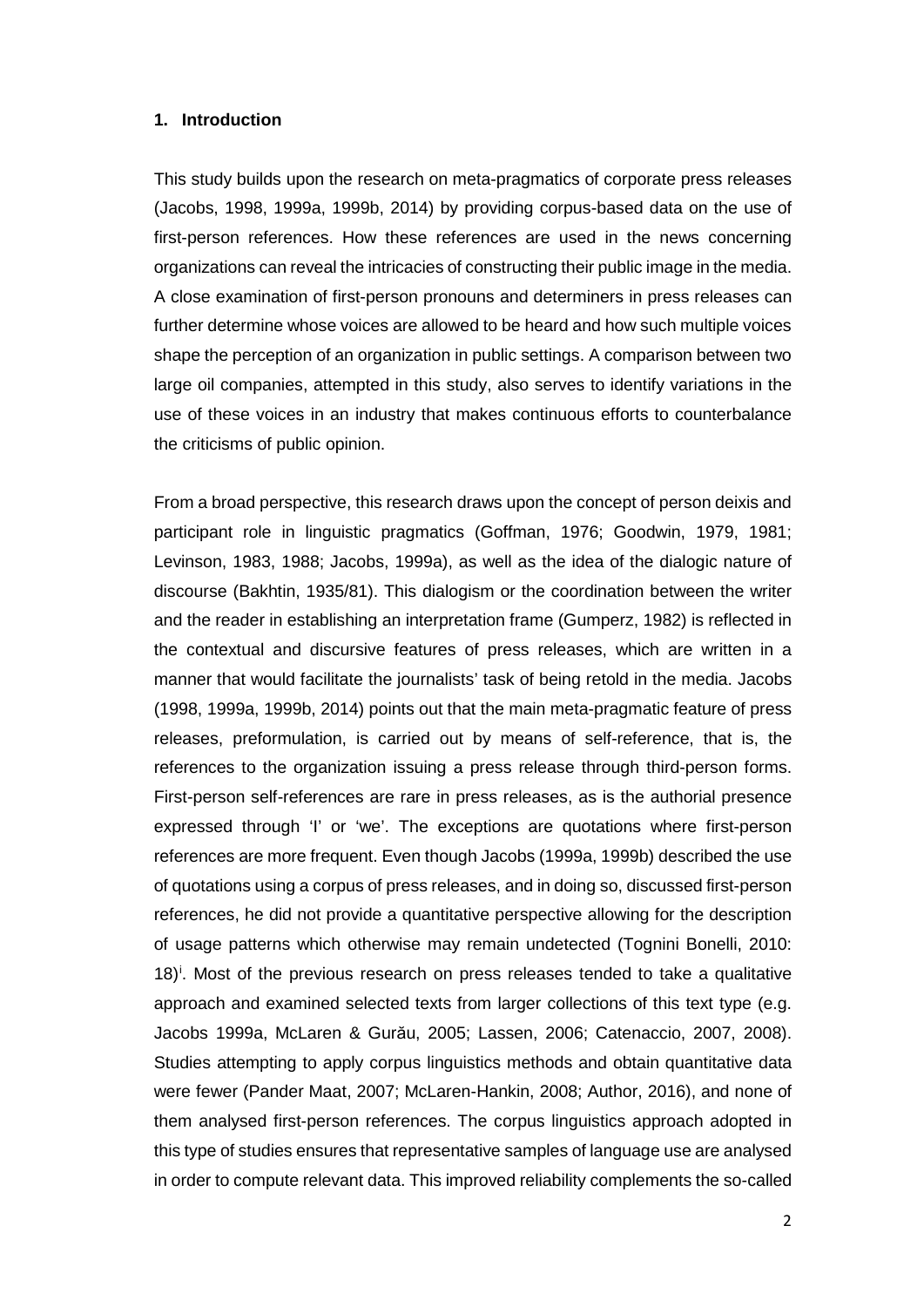"horizontal-reading methodology of pragmatics", consisting of "weighing and interpreting individual occurrences within their contextual environments" (Rühlemann, 2019: 7).

This research provides a comparative perspective on the use of first-person references, not existing in the literature as far as is known. The main research question in this study is whether companies operating within the same industry, in this case, oil extraction and petrol production, use the same pattern of first-person reference usage. British Petroleum and Repsol were selected for this study, as they are comparable in terms of the type and scope of their operations. The impact of the oil industry on countries' economies and environment, as well as the need for transition to cleaner energies are issues of both global and local concern at the present time. How such companies communicate news concerning themselves to the public may reveal the strategies used to gain both social acceptance and investors' interest.

The more specific research questions in this study are the following:

- What are the voices corresponding to the first-person personal pronouns, possessive pronouns and determiners in BP's and Repsol's e-releases?
- What role do they play in the construction of the public image of BP and Repsol?

This study will also address the press release participation framework (Jacobs, 1999a) and the concept of audience-directness with reference to so-called e-releases (Strobbe & Jacobs, 2015). The availability of e-releases to the general public may have implications for press release meta-pragmatics, especially in the case of firstperson references, as they seem to reflect more clearly the dialogic nature of these texts. The present study, however, cannot provide a comparative perspective with traditional press releases, as the previous research did not report quantitative data on the use of first-person references, and therefore, it is impossible to estimate the impact of the availability of e-releases on the usage of this particular feature.

#### **2. Discourse characteristics of press releases**

Press releases, according to Jacobs (2014), are short written texts sent to the media by companies, government agencies, political parties or non-profit institutions, in order to provide the general public with news concerning these organizations. The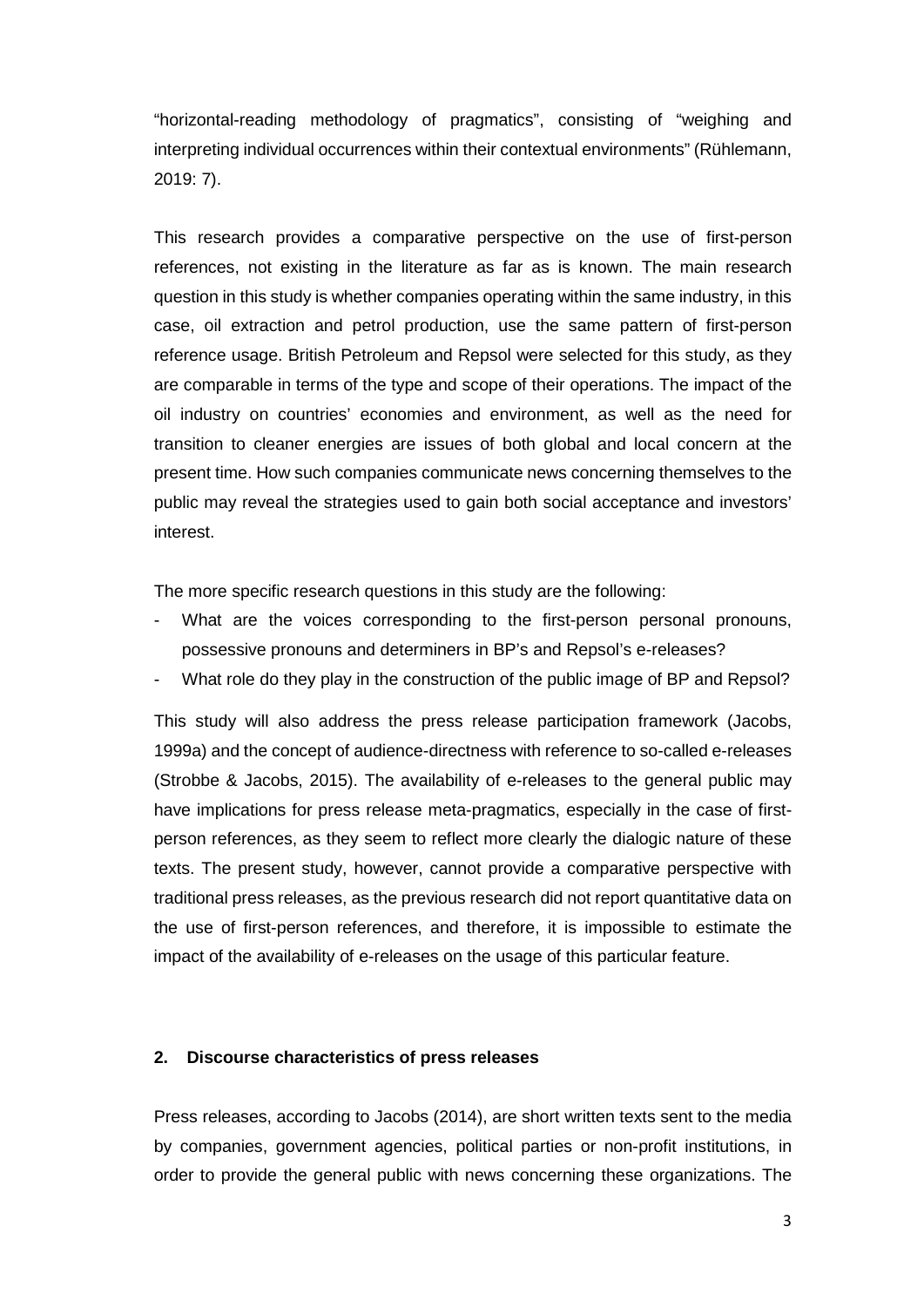cited author places them on the borderline between media discourse and professional communication, as they have been approached from both perspectives. Press releases have also been considered as socially relevant (Jacobs, 2014), since they serve as a "media channel" (Lassen, 2006, p. 527), through which information is transmitted for a range of socially determined communicative objectives.

In the case of corporate press releases, the variety of communicative purposes for which they are written, such as making an announcement, building a positive image, expanding scientific knowledge, attracting investors or encouraging a particular political stance, led many scholars to regard them as a hybrid genre (e.g. Jacobs, 1999a, 1999b; McLaren & Gurău, 2005; Pander Maat, 2007; Catenaccio, 2008). However, the combination of marketing and news reporting characteristics in this type of text serves principally to build a positive image of the company. Indeed, the study of airline press releases by Pander Maat (2007) revealed that the use of promotional language is a pervasive feature of these texts.

The fact that press releases are an indirectly targeted, projected type of discourse (Jacobs, 1998, 1999a; McLaren-Hankin, 2007), in which "the journalists who receive press releases serve as mediators and the journalists' own readership as absent ultimate destination" (Jacobs, 2014, p. 586), has an important influence on the language used. The use of self-reference, self-quotation and explicit semiperformatives has been noted as being very common meta-pragmatic features of these texts, which are also called preformulation resources (Jacobs, 1999a, 1999b). The widespread use of technology to disseminate corporate news has certainly influenced the textual form and the linguistic features of press releases (Catenaccio, 2007; Jacobs, 2014; Strobbe & Jacobs, 2015). The so-called 'e-releases', published on corporate websites and aimed both at journalists and the general public, combine the traditional preformulated characteristics of paper press releases with a more direct type of discourse featuring superlatives, direct reader address, imperatives and capitalised typography (Strobbe & Jacobs, 2005). The appearance of these features seem to reflect the transformation of e-releases into more promotional texts, used as marketing tools to reach clients with a clearly persuasive message (Catenaccio, 2007).

#### **2.1. Self-reference in press releases**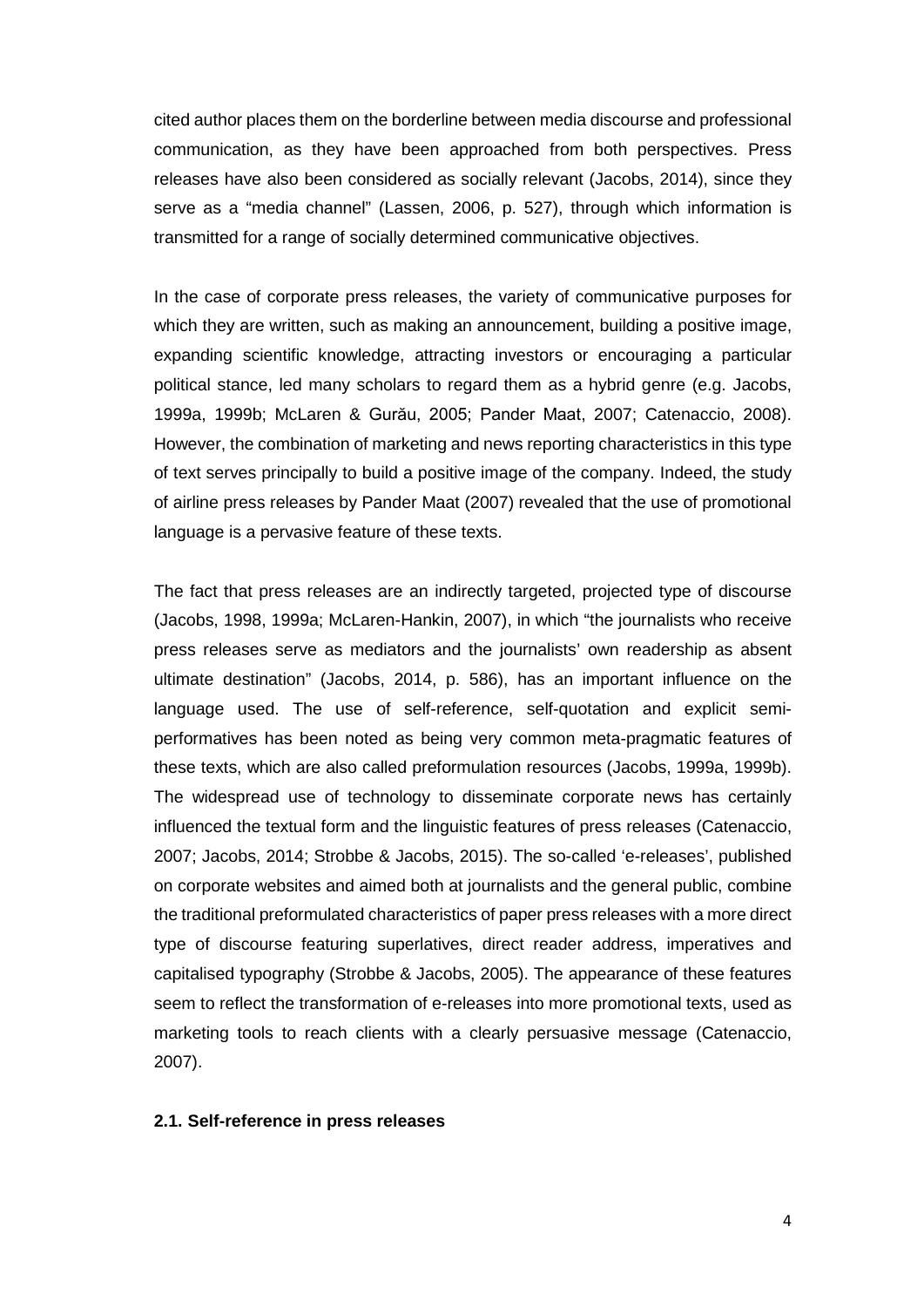The person deixis (Levinson, 1983), or reference encoded in personal pronouns, is a complex phenomenon and has been the object of much linguistic research, especially with regard to academic (e.g. Harwood, 2005a, 2005b, 2006, 2007; Hyland, 2001, 2002) and political discourse (e.g. Fetzer, 2014; Fetzer & Bull, 2012; Kranert, 2017). Mülhäusler & Harré (1990) argued that practically any pronoun can be used for any person: for instance in reporting direct speech, 'I' may index not only the speaker, but also other participants. In communicative settings related to organizations, such as workplace meetings, various identities can be enacted depending on the context in which they are invoked (Fasulo & Zucchermaglio, 2002). 'You', which has a singular and plural reference in English, has an obvious addressee referent, but it can also be used in a generalised way (Whitley, 1978; O'Connor, 1994; Stirling & Manderson, 2011). 'We' is the only pronoun that can be inclusive or exclusive and can claim both authority and communality (Pennycook, 1994: 176). Its meaning is often vague, according to Biber et al. (1999: 329): it refers to the speaker/writer and the addressee (inclusive 'we'), or to the speaker/writer and some other person or persons associated with him/her (exclusive 'we'). In oral workplace contexts, this complexity increases, as multiple inclusive and exclusive 'we' identities can be indexed (Vaughan & Clancy, 2013): professional, departmental/subgroup, procedural and other. However, such complexity of reference can be resolved, according to Vaughan & Clancy (2013) by investigating the person deixis in context, that is, by examining small, domain-specific corpora reflecting particular communicative settings, as is the case of the present study.

When applied to the press release communicative context, the pragmatic framework of participation involving the person deixis is also complex. Levinson (1983) argued that in a speech event, the speaker is not always the same as the source of an utterance, the recipient can be distinct from the target, and the hearers or bystanders can be different from addressees or targets. The speaker or writer (also referred to as sender in Hymes (1971)), as the most probable referent of first-person reference in press releases, would correspond to the press officer. The source of utterance (addressor for Hymes) would be the organization itself or a member speaking on behalf of it. In applying Goffman's (1974, 1981) participation framework, consisting of animator, author and principal, Jacobs (1999a) attributed the role of the principal to the organization issuing a press release, and considered it as the institutional voice present in this type of text. The press officer in such a scheme would be the animator, or the person that actually writes the text, and the author would be mostly absent. However, he finds Scollon and Scollon's (1995) relationship between the actual writer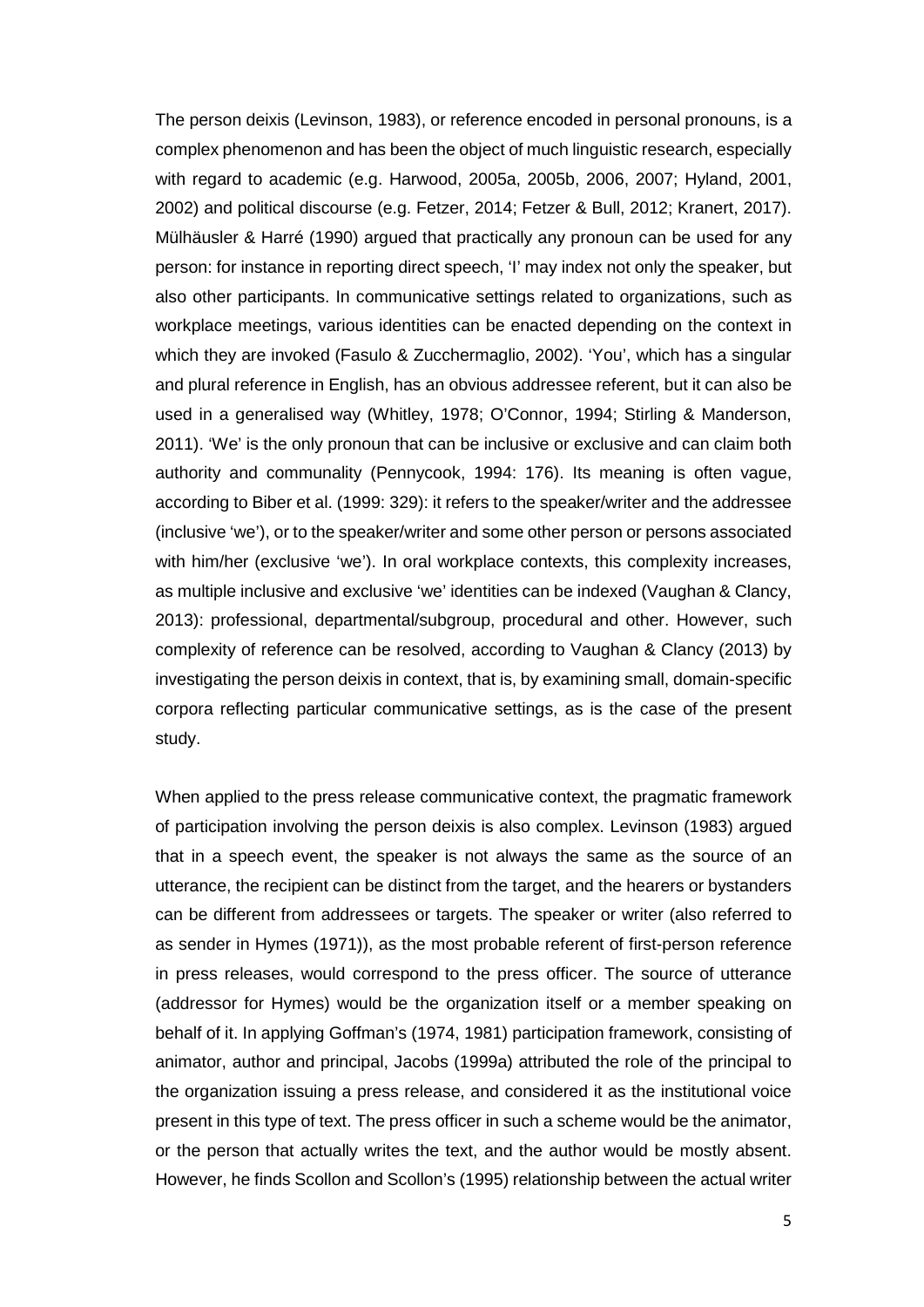and reader on the one hand, and the implied writer and reader on the other, as the most appropriate participation framework for press releases. In this case, the press officer would act as the actual writer with the journalist being the actual reader of a press release. The media readers, in turn, would be implied readers of a press release, while the journalist would be its implied writer.

Jacobs (1998, 1999a, 1999b), and also Jacobs and Sleurs (2005) claimed that press releases are written following the principle of preformulation, which allows journalists to use them without many modifications in their newspaper reports. Jacobs (1999a) in particular found that, except for quotations, first-person self-references were notably few in his corpus of about 500 press releases issued by Belgian companies and Belgium-based international companies between 1994 and 1996. Selfreferencing, that is referring to the company issuing a press release by its author, was carried out through the use of the third person, that is, the company's proper name, by means of third-person pro-forms (e.g. 'company' or 'organization'), the impersonal pronoun 'one', the passive or passive-like constructions, and through nominalizations. This type of self-referencing was predominant in Jacobs's corpus, where the authorial presence, usually signalled by 'I' or 'we', was practically disguised in favour of the organization and its institutionalised voice (Jacobs, 1999a, p. 86). The use of thirdperson self-reference is dictated, according to the author, by the audience- or readerdirectedness of press releases: they are written for journalists, who will publish selected pieces of news in newspaper reports. In this sense, audience-directedness is also motivated by the dynamics of press release writing and publication in the media.

Occasionally, however, "frame breaks", as Jacobs (1999a, p. 100) calls them, take place. This happens when first-person pronouns, usually 'we', are unexpectedly introduced and combined with third-person references. This type of referential switch might be disorientating, according to the author, but may also be used strategically. In this sense, Jacobs (1999a) suggests that other types of discourse, such as sales letters or advertisements may be echoed in press releases for the purposes of enhancing their persuasiveness. Moreover, the occasional use of first-person references may serve other functions. 'We' referring to people in general may help create empathy with the immediate reader, that is the journalist, as well as with the ultimate newspaper reader. Jacobs (1999a, p. 115) interprets such inclusion of firstperson references as "asserting common ground" or "stressing solidarity with the reader".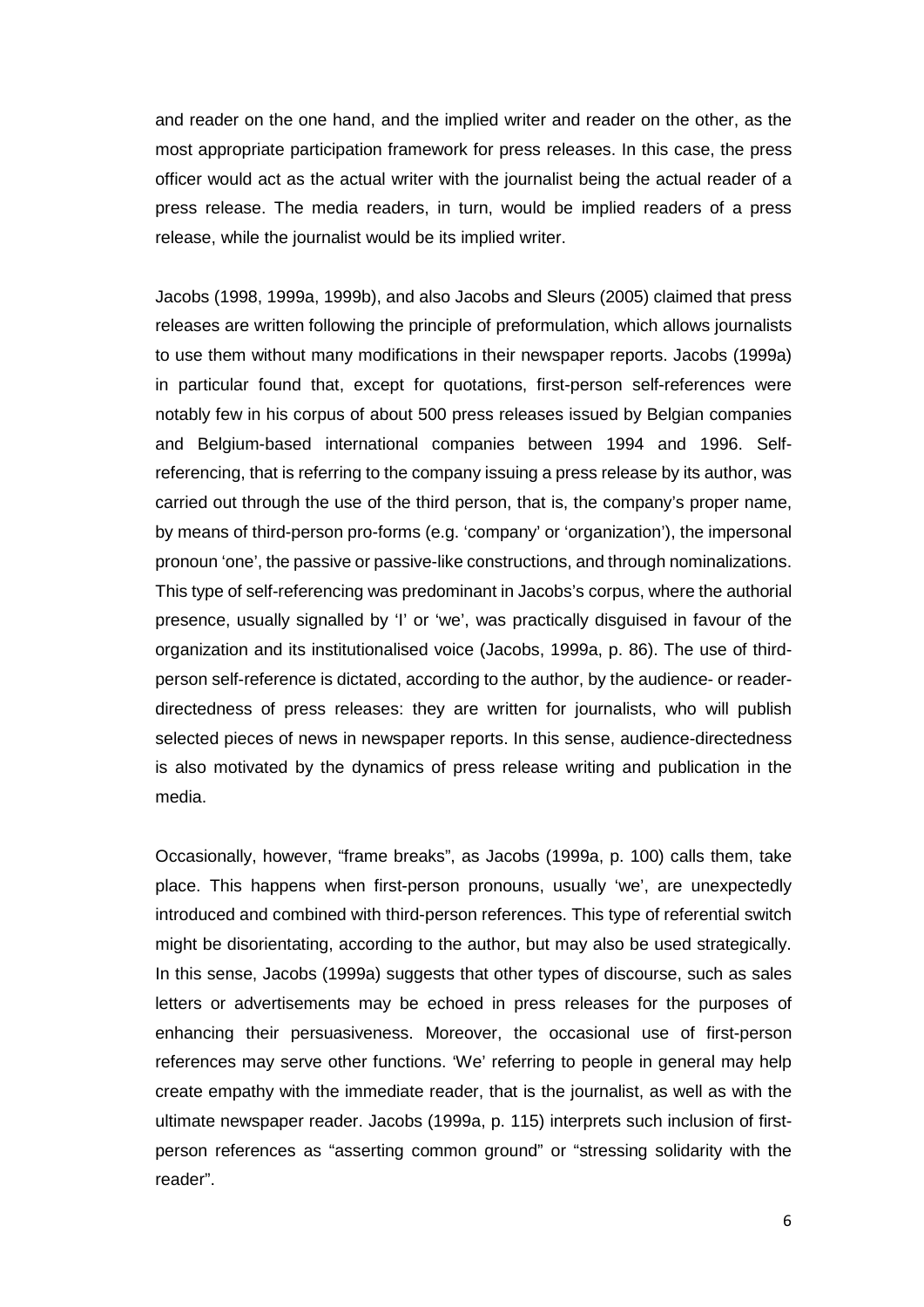As can be seen, self-referencing in press releases is a complex phenomenon: thirdperson self-references very often have the first person as their referent, and firstperson references frequently point to inclusive identities. The authorial voice as such is absent to favour the institutional voice, which for the purposes of preformulation takes the form of the neutral third-person reference.

### **2.2. Quotations in press releases**

First-person references in Jacobs's study (1999a, p. 148) were used mainly in quotations, so-called "pseudo-direct speech" or "constructed quotations". The author refers here to cases where the original of a quotation could not be traced back and verified, and where there was indication that the press release writer made it up (e.g. the same quotation was attributed to different authors), or did not reproduce it literally. Apart from being constructed, quotations in press releases were defined as selfreferential and reflexive (Jacobs, 1999a), since the writer of the press release and the quoted source, usually the company's chairman or an executive manager, represent one and the same institution. In addition to the reflexive type, a few non-reflexive quotations, that is, those introducing an external source, were also found by Jacobs (1999a). Finally, the "mixed forms" of quotations (Jacobs, 1999a, p. 153) expressed the views of co-operating organizations, and therefore, sounded very much like reflexive self-quotations.

In Jacobs's view (1999a), the direct speech introduced in press releases, which he considers not genuine or real, plays a preformulating role, exactly in the same way as third-person self-reference does. Press release writers shift their perspective to that of journalists by adopting their point of view and facilitating the incorporation of the news in newspaper reports. What is more, pseudo-direct speech may suggest and reinforce a specific interpretation of the news. According to the author (Jacobs, 1999a, p. 176), "press releases are *double-voiced*: the reporter can simply penetrate inside the other's words because they happen to be his or her own", and in this way can encourage a particular reading of the news.

In Jacobs's corpus, quotations were sometimes incorporated without quotation marks or any other type of signalling (Fairclough, 1988), resulting in the author's narration absorbing someone else's words. Jacobs (1999a) highlights that these cases, denominated as dissemination, together with self-quotations reveal that the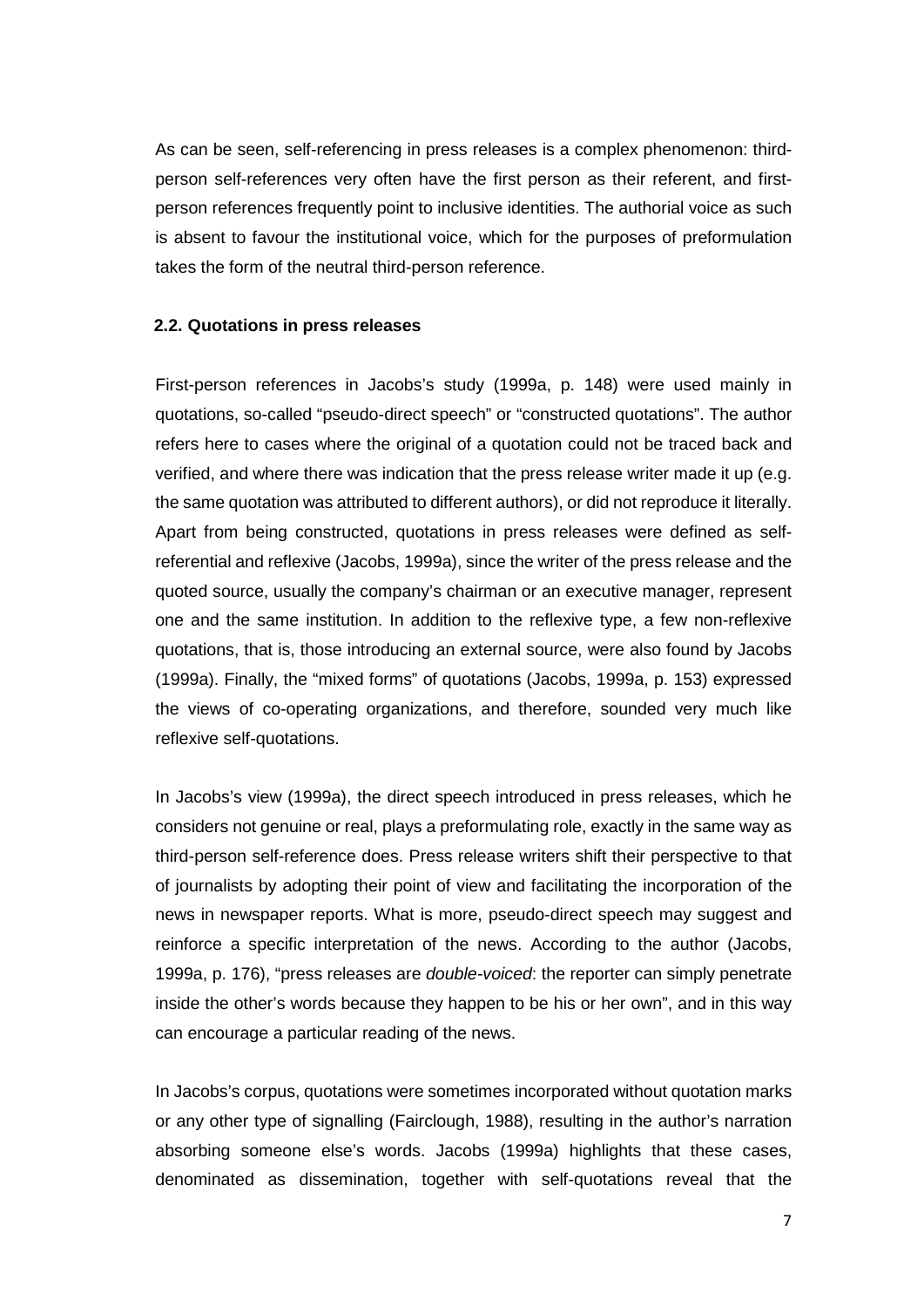separation between quoted words and the author's narration is at times inconsistent and inexistent, yet quotations in general are visible and are meant to play a range of different functions, such as dramatic, distancing, reliability and attitude functions. Regarding the dramatic function, quotations render press release livelier and in this way facilitate the retention of information. As they include many first-person references, they help build a more personalized view of an organization and picture its active role. The distancing function of quotations helps enhance the objectivity of the news reported. Even though pseudo-speech is the product of the writer's creativity, it does reflect facts, and in this sense provides press releases with the necessary reliability. Quotations also allow the writer to position him/herself towards the reported news in a positive way: the opinions expressed by authoritative and expert voices are used as evidence to support the writer's view.

Apart from Jacobs's research on self-reference, there were no other attempts at a more thorough and systematic study of first-person references. This research remediates the lack of such attempts and examines the corpora representing ereleases from two oil companies.

#### **3. Corpora and method of analysis**

Two corpora of a similar size were compiled for this study. The texts were found and downloaded from the companies' main webpages: <https://www.bp.com/> and [https://www.repsol.com/en/index.cshtml.](https://www.repsol.com/en/index.cshtml) In the case of BP, press releases are published in the 'Media' section, where they can be easily searched for and then downloaded. Repsol's global webpage includes English-language press releases in the 'Press room' section with a similar search and download facility as BP's website. English versions of Repsol's press releases are mostly translations from Spanish, but there are also texts originally written in English if they are related to the company's activities in the English speaking countries, according to the Communication Division at Repsol. In this corpus, between 30 and 40% of the texts were English versions of Spanish texts. Two reasons related to the comparability of the corpora motivated the decision to include these texts for the present study. The first and main reason is that the press releases published in English on Repsol's webpage aim at a global audience, in the same way as BP's press releases do. In this sense, the two corpora are comparable in terms of their intended readership, the thematic scope, as well as the communicative context. The second reason relates to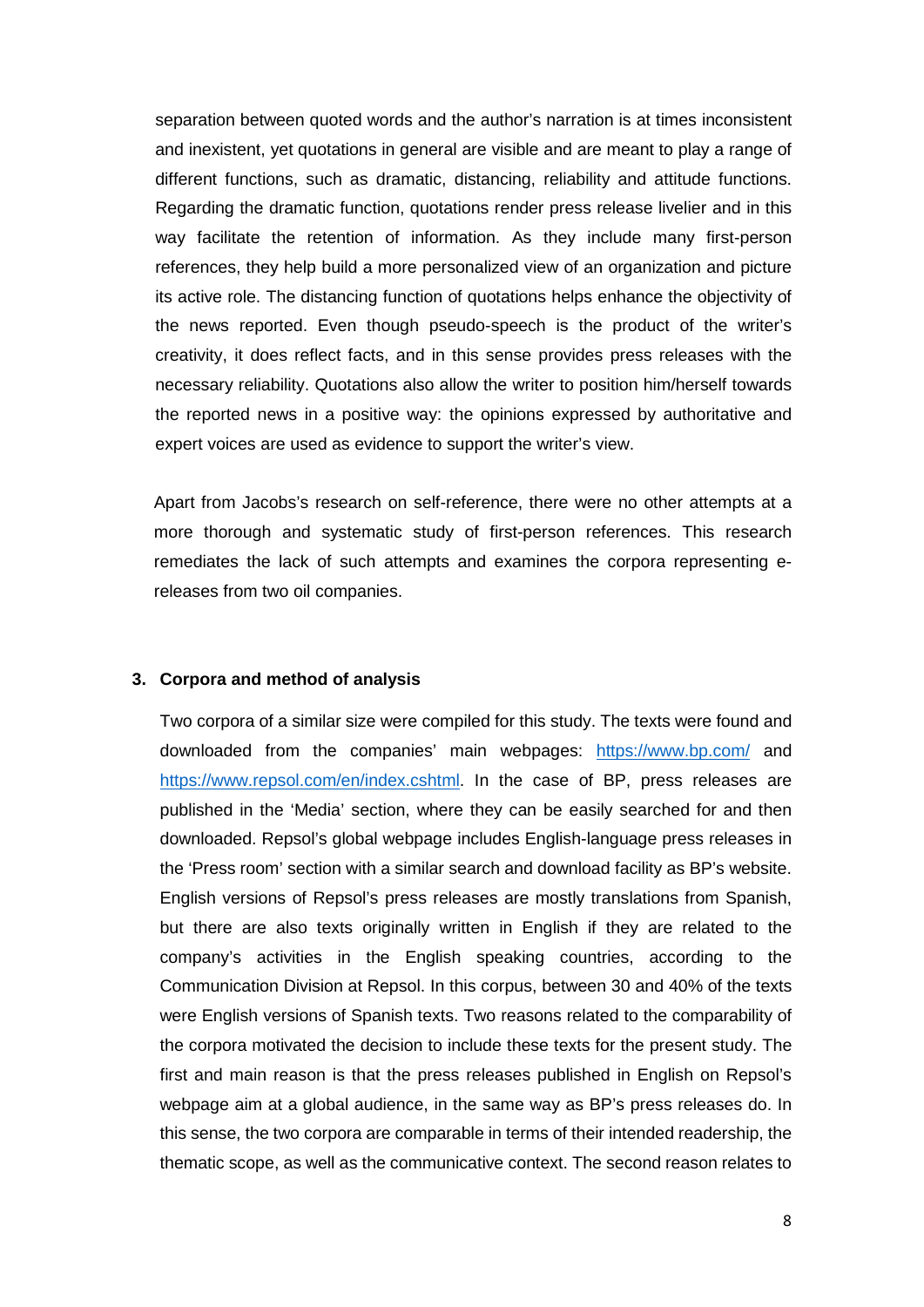the differences in the use of pronominal subjects in English and in Spanish. The use of pronominal subjects in Spanish is a complex phenomenon as speakers and writers can drop or use them depending on the context (Aijón-Oliva & Serrano, 2010; Luján, 1999; Serrano & Aijón-Oliva, 2010). Pronominal subjects in formal written English, as is the case of press releases are never dropped, and therefore, in the English versions of Repsol's texts, *we and I* are added in case of being dropped, as in the examples below:

*Estamos muy orgullosos de formar parte de este equipo y renovar una alianza que ha dado tantos frutos, en el ámbito deportivo y en el tecnológico. Contamos con dos pilotos excepcionales, Marc Márquez y Dani Pedrosa, que representan a la perfección los valores de Repsol, como el trabajo en equipo y el espíritu de superación*. (7/12/16)

We are very proud to be part of this team and to renew an alliance that has borne so much fruit in the fields of sports and technology. We have two exceptional riders in Marc Marquez and Dani Pedrosa, who perfectly represent Repsol's values such as teamwork and the spirit of improvement. (7/12/16)

In other words, as opposed to the Spanish versions, the English versions of Repsol's press releases provide a common ground for comparison with BP's press releases without influencing the results of the present research.

As Table 1 shows, the two corpora include the same number of texts (110) and are similar in size (nearly 100,000 tokens). The average number of tokens per text is also similar.

| Corpus | <b>Tokens</b> | Texts | Tokens/text |
|--------|---------------|-------|-------------|
| RP.    | 94,876        | 110   | 863         |
| Repsol | 96,093        | 110   | 874         |

#### Table 1. BP and Repsol corpora

The two corpora cover the same period of time from 2010 to 2017 with a balanced (from 12 to 15) number of texts per year. The texts were selected to cover the broadest possible range of topics, reported over those years, such as oil field discoveries, expansion of operations, mergers and acquisitions, financial results, corporate social responsibility, and human resources management. Both BP and Repsol experienced dramatic reversals in the period covered by the corpus. BP suffered the Deepwater Horizon spill in the Gulf of Mexico in April 2010, while Cristina Kirchner's government expropriated Repsol's Argentinian subsidiary, YPF in May 2012. The references to these events and their consequences are balanced in the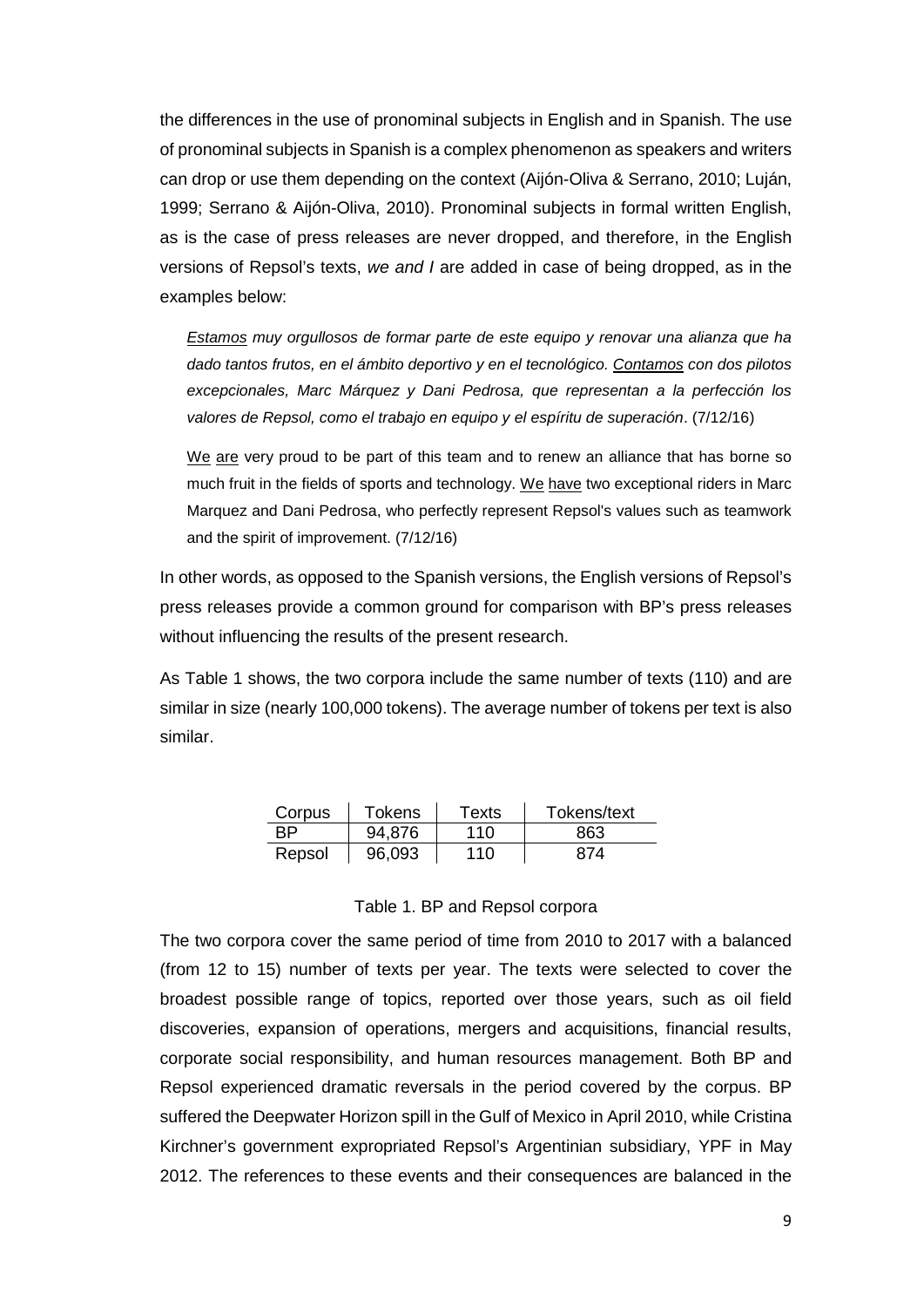two corpora with about 30 cases each. Therefore, in this sense, the corpora are also comparable.

The corpora were electronically queried for the first-person references, that is, personal pronouns (I, we), possessive determiners (my, our), possessive pronouns (mine, ours), and reflexive pronouns (myself, ourselves). After obtaining the frequency data, the identified instances were divided into those found in quotations and others used in the text without any anticipation or signalling, in which case they were denominated as 'direct uses'. In the following step, the quotations were grouped according to their authorship, for instance, if it was a company member or someone from outside who said the words quoted. Finally, all of the referents identified were further classified.

Person deixis is a complex system that often makes language data analysis highly problematic, especially in the case of conversational discourse. In this sense, written formal discourse generally shows a lower degree of difficulty. In both cases, however, the identification of first-person referents can be assisted by a close examination of their context of use in small specific-domain corpora (Vaughan & Clancy, 2013). Regarding the corpora used in this study, 'we' might refer to one of the companies under study, to other companies but with some kind of relationship with BP or Repsol, or to the oil industry in general (exclusive 'we'). In addition, 'we' could also include the writer and the reader, or refer to people in general (inclusive 'we'). Similarly, 'I' could refer to BP's or Repsol's chief executive, but also to a public figure from a different field. All these multiple voices were identified and quantified in order to determine their patterns of use in the two corpora and to evaluate their variations.

#### **4. Discussion of results**

This section will first look into the frequency data of first-person references identified in the two corpora. After the discussion of the first-person plural references in the BP corpus, an analysis of this type of reference will be conducted for the Repsol corpus. The final sub-section will approach the variations in the use of first-person singular references in both corpora.

#### **4.1. Frequencies of first-person references in the BP and Repsol corpora**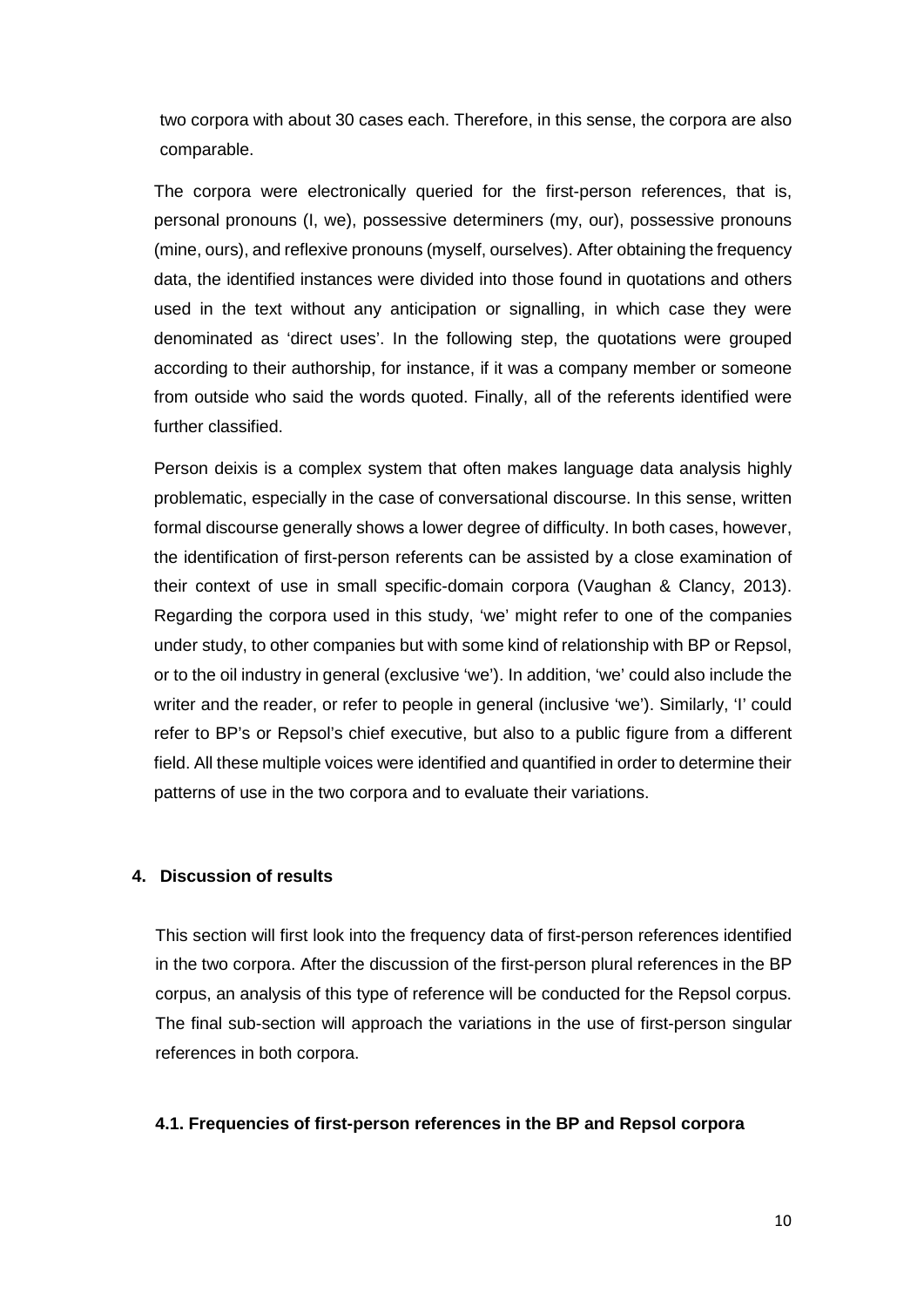Table 2 shows the frequencies of the first-person pronouns and determiners identified in the two corpora. The total frequencies of the items studied differ remarkably in the two corpora: 0.908 occurrences per 100 words in the BP corpus and 0.117 occurrences per 100 words in the Repsol corpus. This means that BP press officers use first-person personal pronouns and determiners nearly seven times more often than their colleagues in Repsol, which is a notable and intriguing finding. The frequencies of individual items (seven in each corpus) also vary in a significant way. The most considerable difference can be observed for 'we', which registered 0.411 uses per 100 words in the BP corpus: nine times more often than in the Repsol corpus (0.046). Similar variations can be noted for 'our' (0.404 in the BP corpus and 0.034 in the Repsol corpus), and to a lesser degree for 'us' (0.041 and 0.016 respectively) and 'I' (0.039 and 0.017 respectively).

| Pronoun/determiner | <b>BP</b> | per 100<br><b>Repsol</b><br>words |     | per 100<br>words |  |
|--------------------|-----------|-----------------------------------|-----|------------------|--|
|                    | 37        | 0.039                             | 16  | 0.017            |  |
| my                 | 3         | 0.003                             | 3   | 0.003            |  |
| me                 | 6         | 0.006                             |     |                  |  |
| myself             |           |                                   |     | 0.001            |  |
| we                 | 390       | 0.411                             | 44  | 0.046            |  |
| our                | 383       | 0.404                             | 33  | 0.034            |  |
| <b>us</b>          | 39        | 0.041                             | 15  | 0.016            |  |
| ourselves          | 2         | 0.002                             |     | 0.001            |  |
| total              | 861       | 0.908                             | 112 | 0.117            |  |

Table 2. Normalized frequencies of first-person references in the BP and Repsol corpora

Graph 1 shows the categorical scatterplot of first-person references in each corpus. Red dots represent the relative frequency of every reference identified in each text of the two corpora, while the horizontal black lines indicate the total relative frequency in the corpus per 100 words.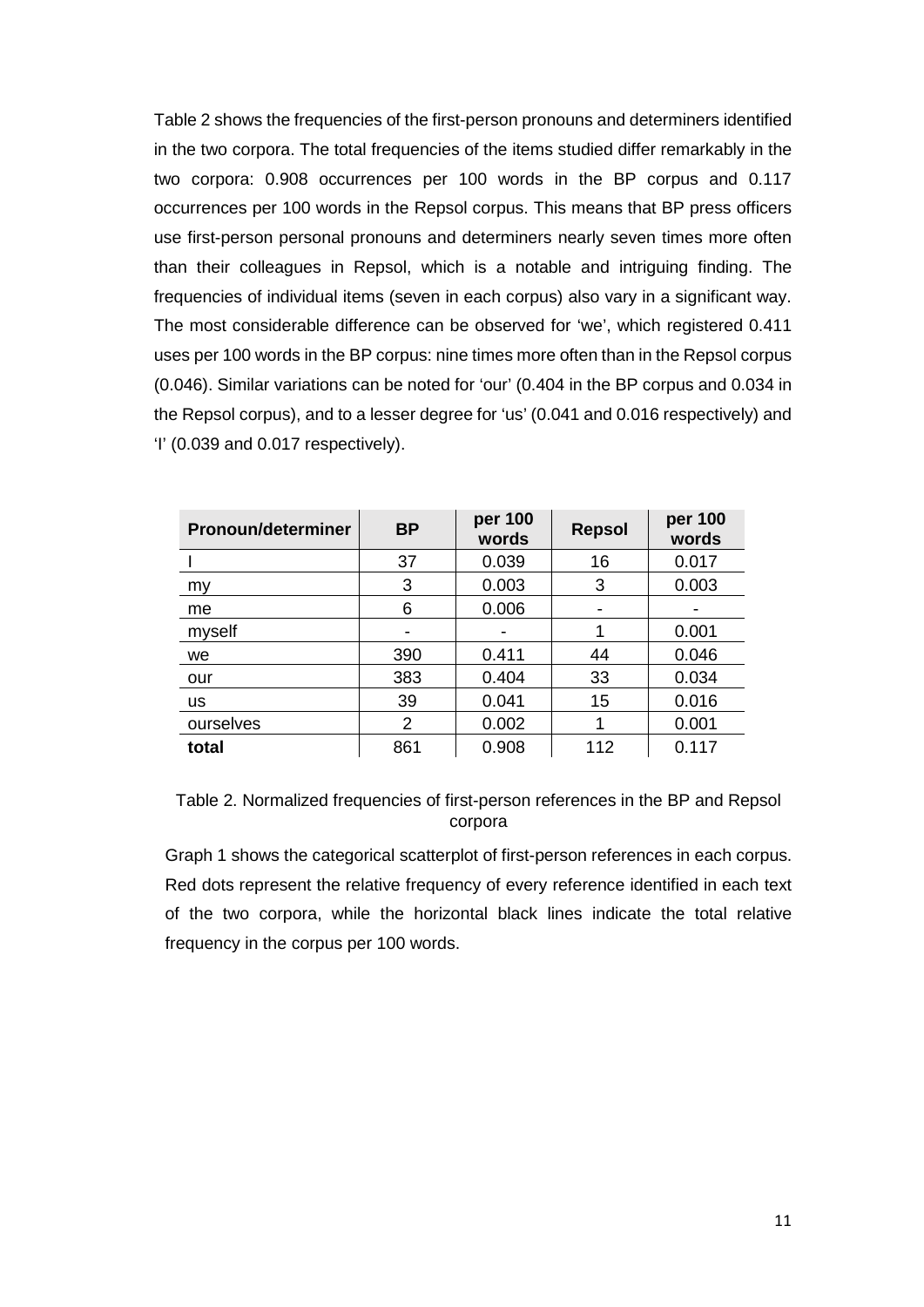

Graph 1. Distribution of relative frequencies per 100 words of first-person references in the BP and Repsol corpora

As can be seen in Graph 1, the frequencies of the first-person references in the BP corpus are more evenly distributed than in the Repsol corpus. This data also reveals that many of Repsol's press releases did not use any first-person references, while one of them registered a particularly frequent use. As will be pointed out later, this particular text includes statements made by Repsol's MotoGP riders about an upcoming race. The press release in question was not excluded from the corpus in the statistical testing section, nor was a similar case in the BP corpus (see the top left of the graph for BP). The texts for the corpora were chosen randomly and the data reveals that bursts of first-person reference use exist in the two corpora, and so should be considered for the study. However, this observation was excluded when generating Graph 2; the logic for this is stated further below.

The frequency data reported here has been tested for its statistical significance. As for p-value testing, a standard Welch two-sample t-test for a difference of means resulted in a t-value of  $t = 12.914$  with degrees of freedom  $v = 133.52$ , yielding an extremely low p-value of  $p < 2.2 \times 10^{-16}$ . This extremely low p-value might be an indication of extreme non-normality in the data. As can be seen in Graph 2, the distribution of the relative frequency of the first-person references in the BP corpus could be approximated via Gaussian distribution, but the same cannot be said about the Repsol data. Graph 2 shows the empirical smoothed distribution (shaded) versus the theoretical Gaussian distribution with the same mean and variance as the sample. It can be observed that for BP, the empirical is close to the Gaussian, but for Repsol not so much. If we included the extreme observation for the Repsol data, we would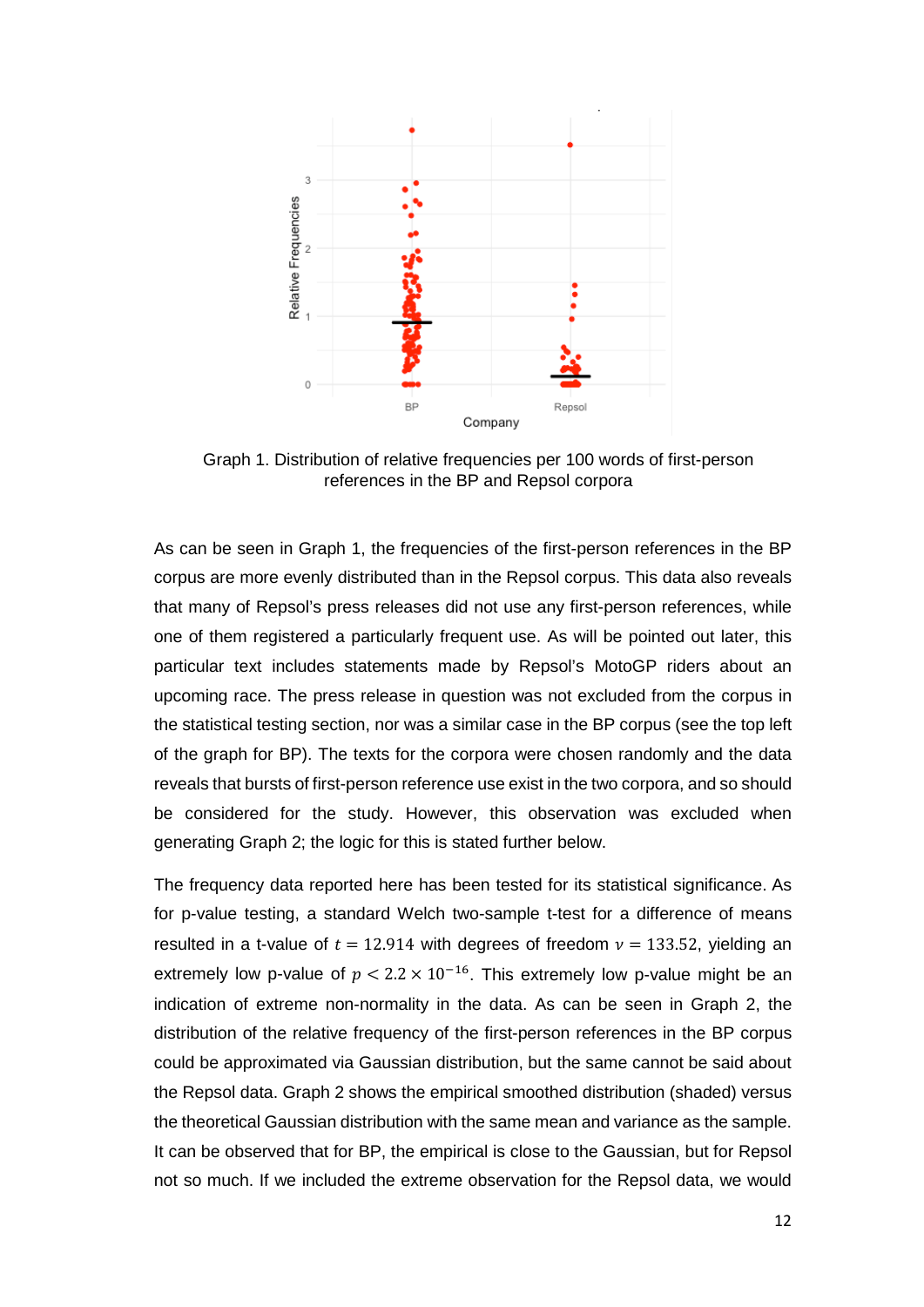see that the empirical distribution is much more skewed and further away from the Gaussian. In fact, this data point lies 8.22 standard deviations away from the mean, an observation extremely unlikely in a sample of  $n = 110$  observations drawn from the Gaussian with these sampled parameters.



Graph 2. Density distribution of empirical relative frequencies of first-person references in the BP and Repsol (shaded) corpora versus Gaussian distributions with same mean and variance.

This particular finding was the motivation for a non-parametric Wilcoxon rank-sum test, which does not require the assumption of normality (with a continuity correction in this case). The alternative hypothesis is that the location shift for the distributions is not zero. That is, there is no difference in the location of the means of the distributions, or no difference in the relative absolute frequencies of first-person pronouns in the BP and Repsol corpora. The Wilcoxon test statistic yielded  $W =$ 11 106, with the again extremely low p-value of  $p < 2.2 \times 10^{-16}$ . Therefore, the null hypothesis that the relative frequency of the first-person references is the same in both corpora can be confidently rejected in favour of the alternative hypothesis that the relative frequencies differ. The data reported clearly shows that the relative frequency is higher in the BP corpus.

The frequency data unveils clear differences in the use of first-person references. BP writers use them far more frequently and apparently, in a more systematic way, with nearly one use every 100 words and in most of the texts in the corpus. In Repsol, the usage pattern is clearly different and may suggest that its press officers use third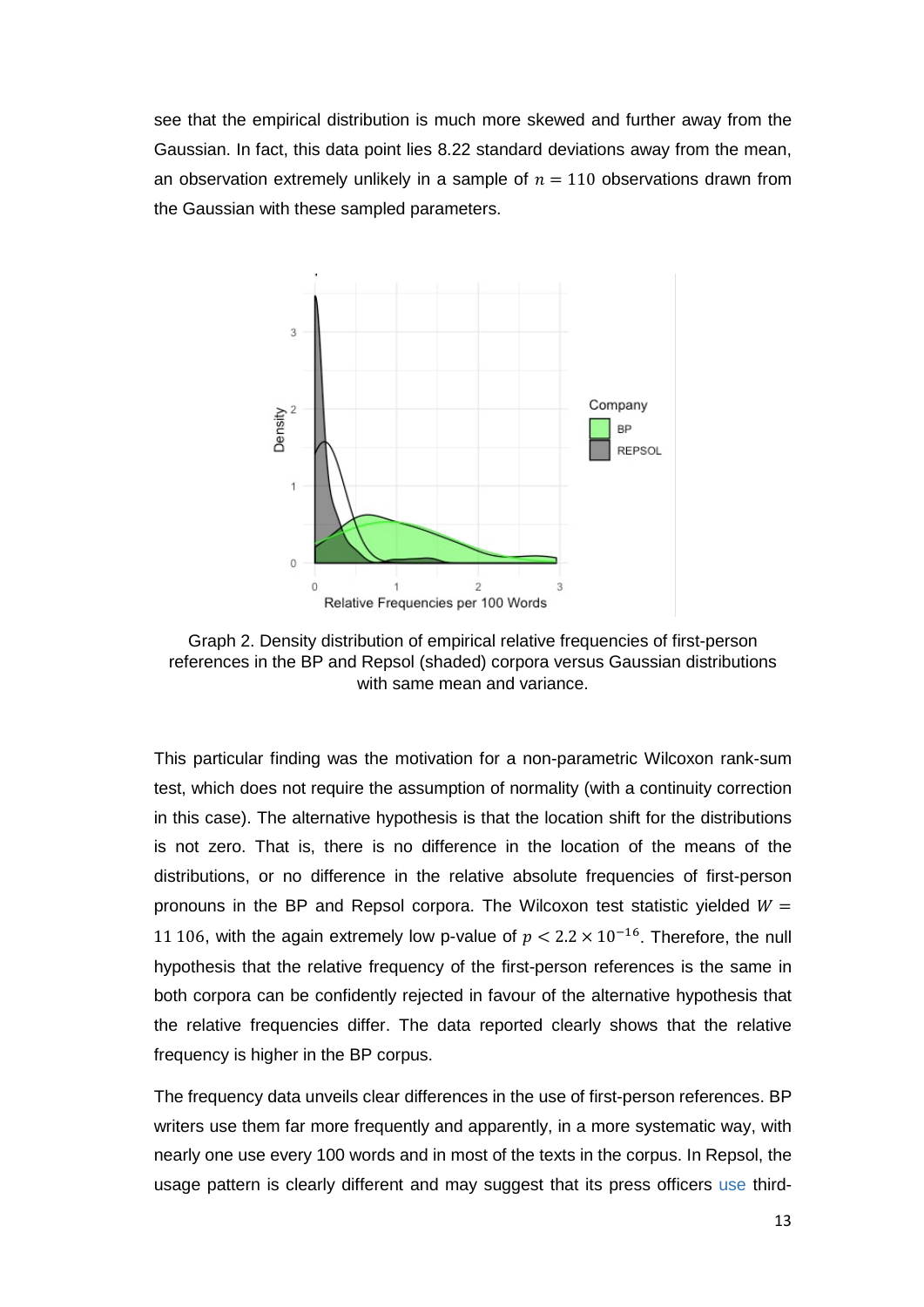person references instead, in a classical way of formulating self-reference (Jacobs, 1999a, 1999b, 1999c; Sleurs & Jacobs, 2005).

However, a simple query for the companies' names in the corpora revealed that the occurrences of "British Petroleum" and "BP" were even slightly higher in its corpus (1,698) than "Repsol" in its corresponding corpus (1,553), with average frequencies of 1.790 and 1.616 per 100 words respectively. Furthermore, another simple query for "company" produced different results with 319 occurrences in the BP corpus and 851 in the Repsol corpus, and average frequencies of 0.336 and 0.886 respectively. It should be noted that for "company", due to the scope of this study, the references to other companies were not filtered out. In spite of that, this brief look at the usage of some of the third-person references in the corpora show that in the BP corpus both first-person and third-person references are more frequent than in the Repsol corpus, and that fewer first-person references in the latter do not correlate with more frequent third-person references.

### **4.2. First-person plural references in the BP corpus**

This sub-section will discuss the use of first-person plural pronouns and determiners ('we', 'us', 'our, 'ourselves') in the BP corpus, while the following sub-section will do the same for the Repsol corpus. The data in Table 3 shows that only a small proportion of these references (namely 6.3%) were used directly in the text, denominated as 'direct use', with all the remaining occurrences found in quotations. This finding confirms Jacobs's (1999a) conclusion about his data, stating the practical absence of first-person self-references (quotations excepted) in favour of third-person selfreferences.

Table 3 also includes the type of referent identified. As can be seen, five different referents were detected for the items studied: BP, other organizations, BP and other organizations, energy industry, and finally, people in general. The data also reveals that the referent distribution per pronoun and determiner is not uniform: 'we' and 'our' registered five referents, 'us' registered three referents, and 'ourselves', only two. This unequal distribution seems to correlate with the usage frequency of the pronouns and determiners under study (see Table 2): the number of referents increases with the rise in the frequency of the items analysed.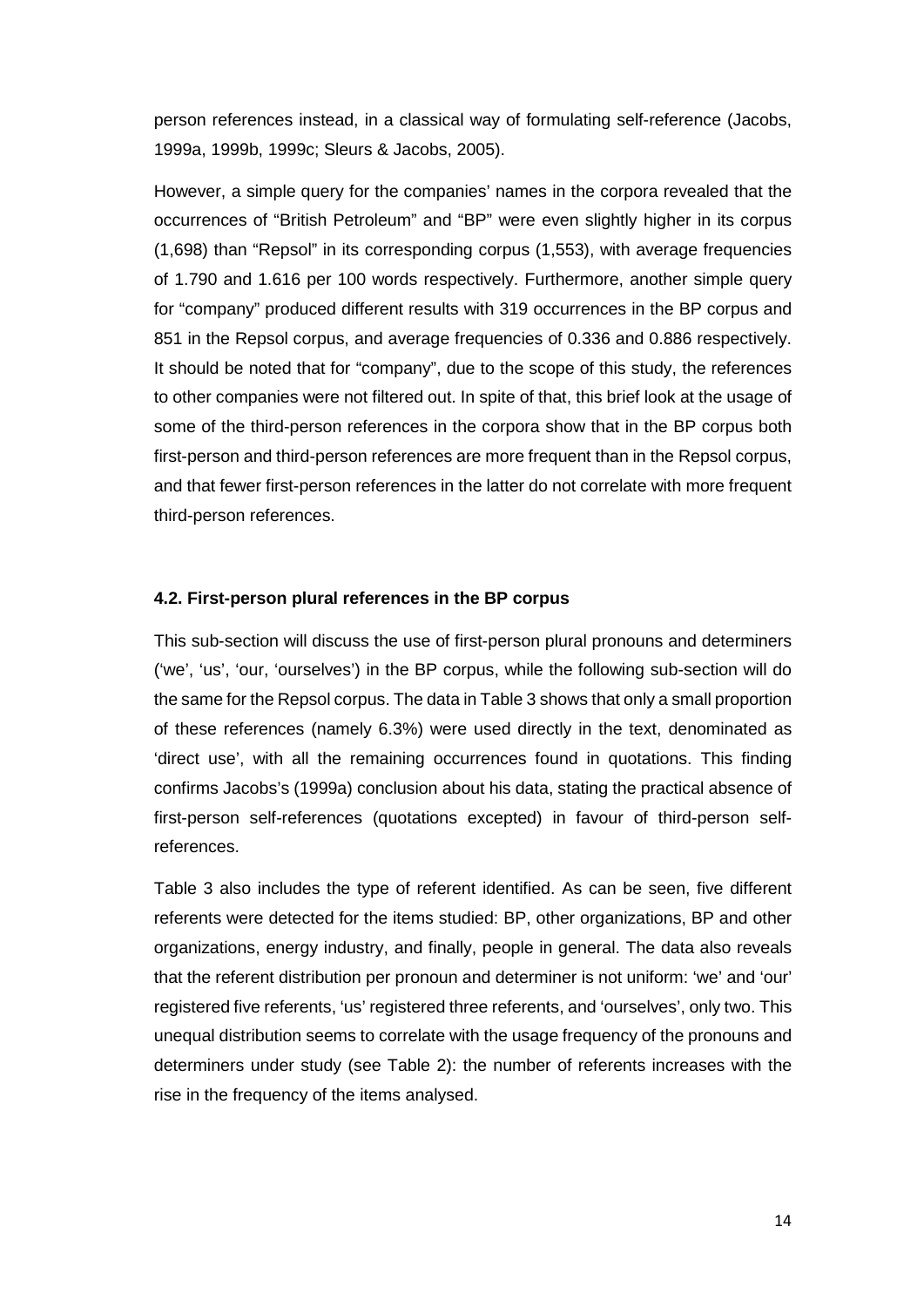|                               |            | we  |       | <b>us</b> |                | our |      | ourselves      |     |
|-------------------------------|------------|-----|-------|-----------|----------------|-----|------|----------------|-----|
| referent                      | insertion  |     | %     |           | %              |     | %    |                | %   |
| <b>BP</b>                     | quotation  | 274 | 70.62 | 28        | 71.8           | 251 | 65.5 | 2              | 100 |
|                               | direct use | 4   | 1.03  |           | -              | 43  | 11.2 | -              |     |
| total BP                      |            | 278 | 71.65 | 28        | 71.8           | 294 | 76.7 | 2              | 100 |
| other<br>organizations        | quotation  | 57  | 14.69 | 7         | 17.9           | 32  | 8.3  |                |     |
| energy<br>industry            | quotation  | 43  | 11.08 | -         | $\blacksquare$ | 33  | 8.6  | -              |     |
|                               | quotation  | 9   | 2.33  | 4         | 10.3           | 18  | 4.7  | -              |     |
| people                        | direct use |     |       |           | -              | 4   | 1.04 |                |     |
| BP and other<br>organizations | quotation  | 1   | 0.26  |           | $\blacksquare$ | 2   | 0.66 |                |     |
| total                         |            | 388 | 100   | 39        | 100            | 383 | 100  | $\overline{2}$ | 100 |

# Table 3. First-person plural references in the BP corpus: number of tokens and percentages

BP was the main referent for all the pronouns and determiners: 71.65% of uses for 'we', 71.8% for 'us', 76.7% for 'our' and 100% for 'ourselves'. It is clear from the data that first-person plural references to the company are systematic and widespread in BP press releases. This type of the company's voice was included mostly in quotations and was transmitted through the chairperson or the executive directors, who spoke on behalf of the organizational community in order to convey collective views and feelings. According to Jacobs's (1999a) standpoint on pseudo-speech and constructed quotations, the use of first-person plural references would be the result of the press officer's creative efforts rather than the faithful reproduction of someone's original statement. The company's voice transmitted as a community's voice certainly humanizes an organization's image. First-person references as a rhetorical choice are extraordinarily relevant for the public discourse of organizations whose industrial activities produce compromising effects. A frequent and systematic inclusion of quotations, and within them, of first first-person plural references, leads to viewing a press release as a container for first-person narration, which turns out to be particularly useful in the case of publicly available e-releases. The possibility of using the company's collective voice to tell a successful story reflects not only the dialogic nature of this type of discourse, but also how the delivery of highly persuasive contents is rendered to be pragmatically effective.

'Direct uses' or "frame breaks" (Jacobs, 1999a) happen when the first-person references are inserted outside quotations. 'Our' was frequently used in this way (11.2% as compared to 1.03% for 'we') in the final section of the press release, called 'Notes to editors' (example 1), but also in the body of press releases (example 2). The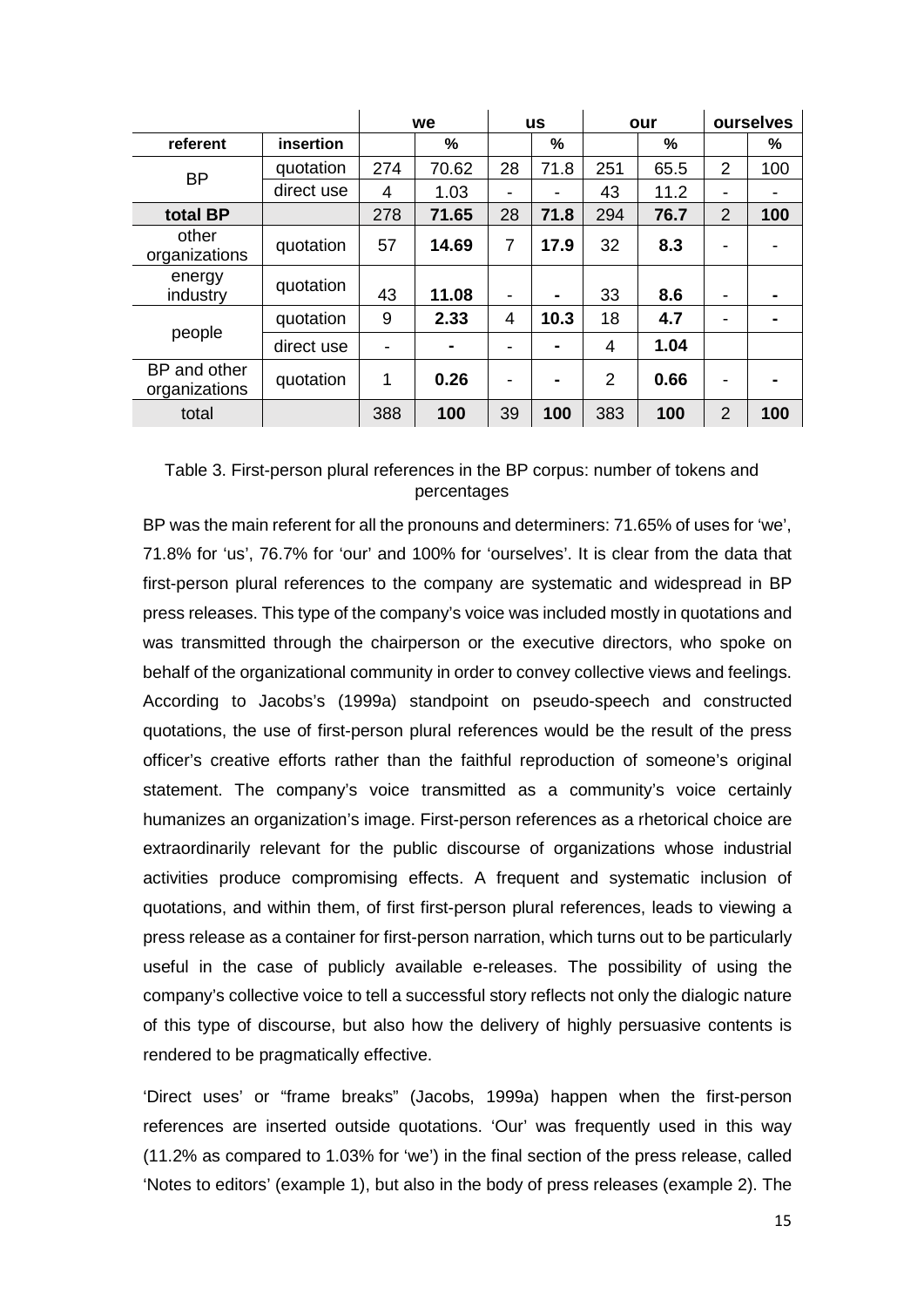sentence in example 1, even though addressed to editors, could also be intended for anyone interested in the news, as the references to social media suggest.

- (1) Note to editors: The BP Energy Outlook 2030 is available online at www.bp.com/Energyoutlook2030. **We** will be live tweeting the presentation of the report from **our** Twitter handle: [http://www.twitter.com/BP\\_America.](http://www.twitter.com/BP_America) (17/01/12)
- (2) BP Target Neutral will calculate the amount of carbon from each journey and offset the emissions by investing in low carbon development projects across the globe. Working with **our** partners Forestry Commission Scotland, Woodland Trust Scotland and the Commonwealth Woods, one of the legacy projects of the Games, the initiative will also see a tree donated for each journey registered. (15/05/14)

The direct uses of the first-person plural references are somehow confusing according to Jacobs (1999a), especially when the reader is continually exposed to such references in quotations. If not considered as errors, but as intended uses, they could point to occasional authorial presence, which is meant to merge with the collective voice of the company. In this way, the author is only partially and occasionally present, and practically absent, as he or she blends his or her voice with that of the company. The direct uses of the first-person plural references might serve to build the author's own credibility as well as to enhance the reliability of the information published in a press release.

The second most frequent referent for first-person plural references is 'other organizations' (17.9% for 'us', 14.69% for 'we' and 8.3% for 'our'), with all the uses detected in quotations. Examples 3 to 5 mention co-operating organizations, such as Baota Chemical Fibre Co., which signed an agreement to license BP's latest PTA technology, the London Organising Committee of the Olympic Games running a twoyear personal development scheme supported by BP, and the University of Manchester involved in a joint research project.

- (3) Mr. Gao Guozheng, Chairman of Ningxia Baota Chemical Fibre Co., Ltd. and Chief Executive of Baota Petrochemical Group, Ningxia Region said: "This investment is highly strategic for **us**, fulfilling the local requirements for PTA at the lowest possible cost and contributing to the economic development in Ningxia region.(…)". (14/09/15)
- (4) Seb Coe, Chair of London 2012, said: "As part of our original bid for London 2012, **we** made a commitment to deliver a programme that would engage and inspire young people. It is therefore with deep gratification that **we** see these young people graduate from the Young Leaders Programme today. **We** are proud to say that the volunteers will play a pivotal role in making London 2012 a great Games. (…)". (10/4/12)
- (5) "This further investment by BP significantly advances **our** long standing relationship with the company across a wide range of engineering and management programmes" said Professor Colin Bailey, Dean of the Faculty of Engineering and Physical Sciences at Manchester. (9/02/10)

Other organizations' voices play a significant role in the construction of the company's public image. They are not only first-hand testimonies of BP's favourable impact on other organizations, but also provide an outsider's perspective, which endorses the company's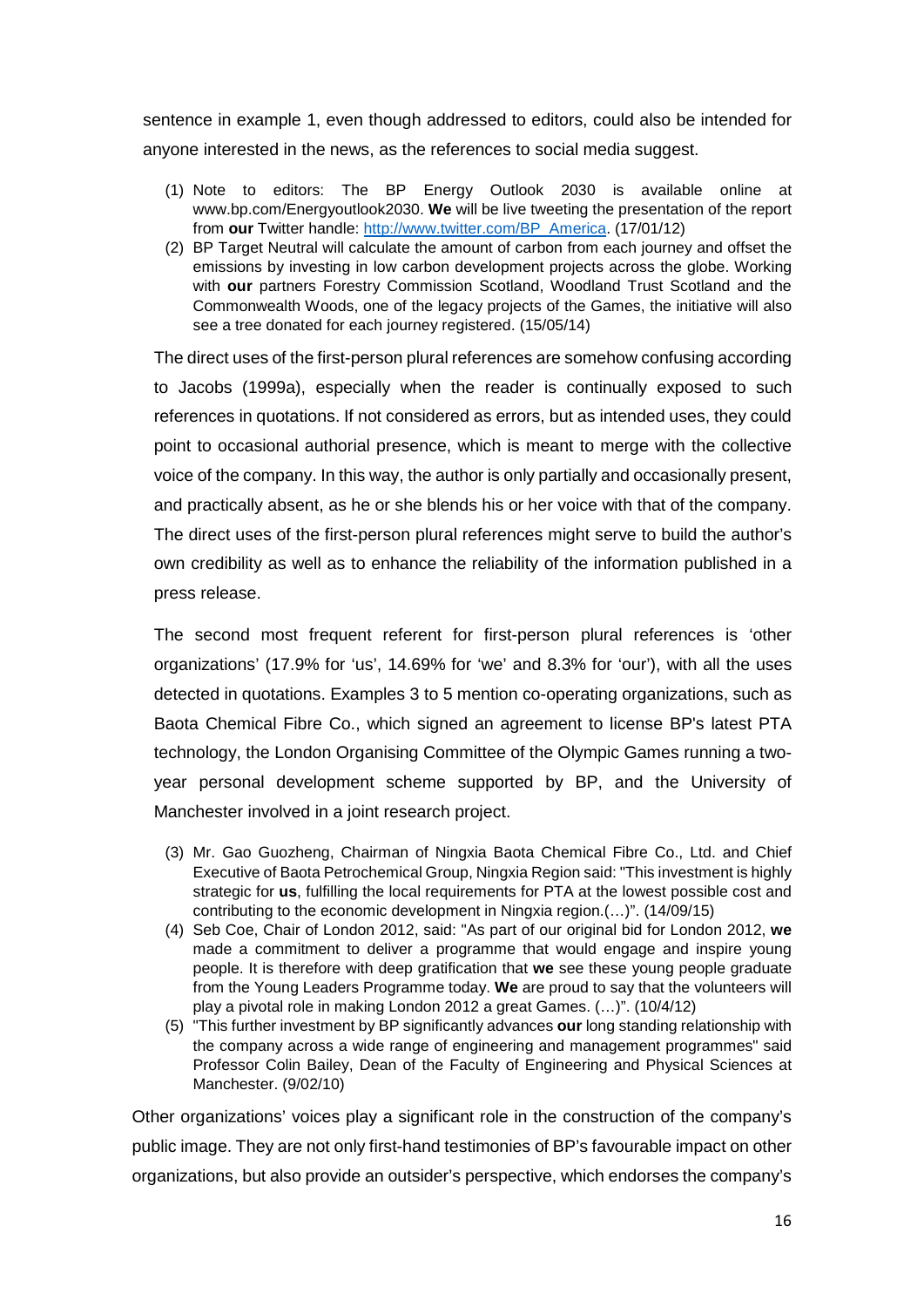commitment with a range of socio-economic agents. These external voices combining with the company's own voice seem to broaden BP's community, as they incorporate multiple identities corresponding to co-operating partners.

The energy industry is another notable referent for first-person plural pronouns and determiners, registering 11.08% for 'we' and 8.6% for 'our'. BP is depicted as one of the leading members of the energy industry, as can be seen in the fragment (example 6) of a letter from oil and gas majors (BG Group plc, BP plc, Eni S.p.A., Royal Dutch Shell plc, Statoil ASA and Total SA), making a call for carbon pricing.

(6) As the chief executives write: "**Our** industry faces a challenge: **we** need to meet greater energy demand with less CO2. We are ready to meet that challenge and **we** are prepared to play **our** part. (…):" (1/06/15)

On fewer occasions, the first-person plural pronouns and determiners referred to 'all people' or 'BP and other organizations'. 'All people' (inclusive 'we') was identified both in quotations and in direct uses (see example 7). In the latter case, all the instances were found in Notes to Editors, as was the case of first-person plural references corresponding to BP.

(7) Welcoming over 3 million visitors a year, the Museum aims to make sense of the science that shapes **our** lives, inspiring visitors with iconic objects, award-winning exhibitions and incredible stories of scientific achievement. (21/5/15)

Finally, 'BP and other organizations' as the referent for 'our' was used with reference to BP establishing a strong relationship or a joint project with another company (example 8).

(8) Bob Dudley, BP group chief executive said: "(…) At the same time, we look forward to continuing our work with Rosneft in **our** Sakhalin joint venture, running **our** new joint German refining business, and considering other future project." (17/5/11)

The data reported here shows multiple voices corresponding to first-person plural references in the BP corpus. Most of them were found in quotations referring to the company itself. Other referents identified were incorporated in BP press releases to strengthen its role as a leader in the energy industry, as an attractive business partner and investor, and finally, as a generous benefactor to a broad range of entities and organizations. The multiplicity of the first-person plural voices, including all other companies from the energy industry (exclusive 'we') as well as people in general (inclusive 'we'), allows the press release writers to present BP as an intrinsic and necessary part of society, and in this way render news reports more convincing and appealing to investors, shareholders and the public in general.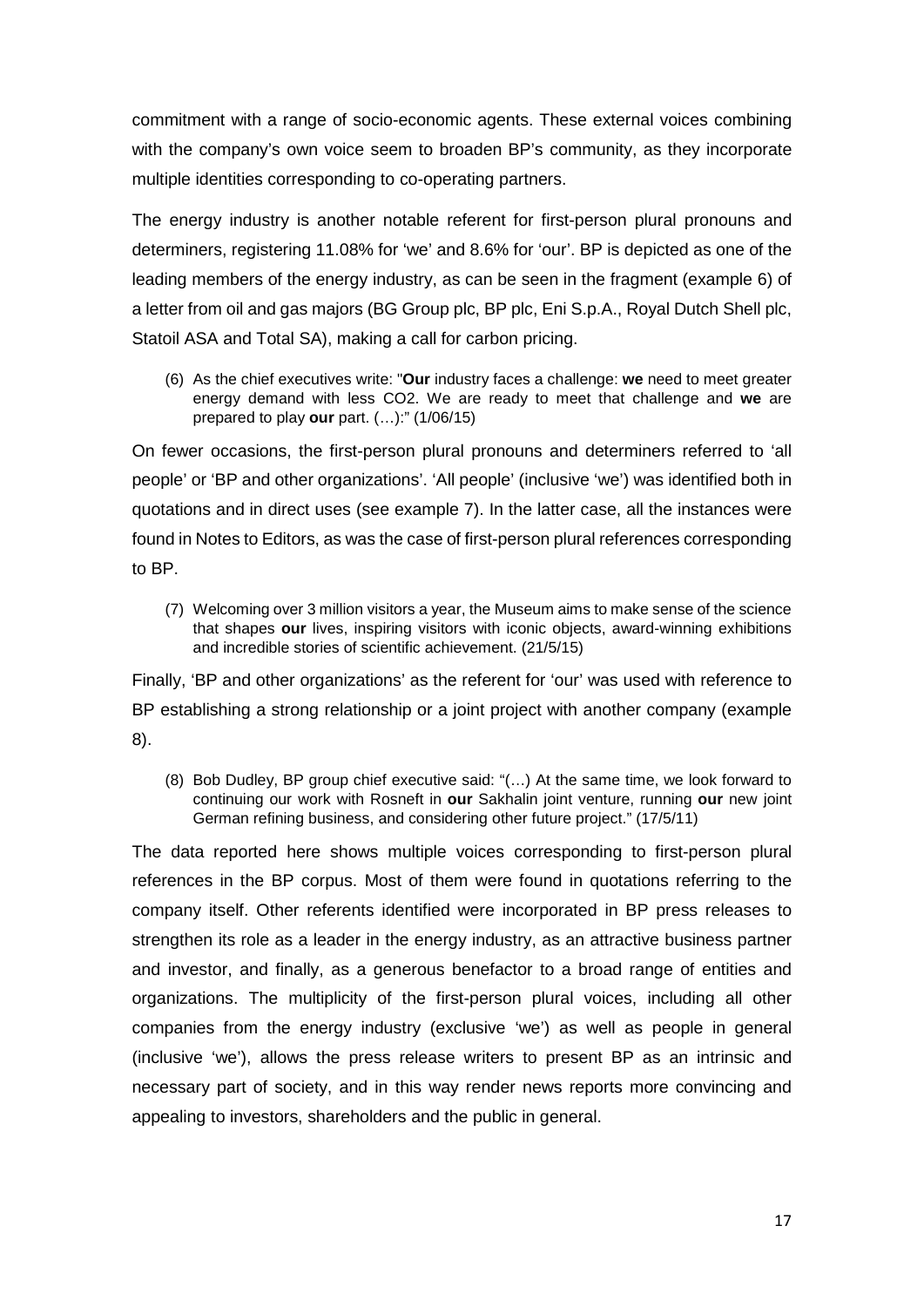# **4.3. First-person plural references in the Repsol corpus**

This section focuses on first-person plural references in the Repsol corpus. As has been previously shown (Table 2), first-person plural references were remarkably less frequent in the Repsol corpus in comparison to the BP corpus. However, they followed a very similar pattern of use in terms of the percentages per pronoun and determiner. The main referent identified was the company itself with percentages that strongly resemble those of the BP corpus: 70.46% (71.65% in BP) for 'we; 73.4% (71.8% in BP) for 'us; 78.8% (76.7% in BP) for 'our'; and, 100% for 'ourselves'.

|                        |            | we |       | <b>us</b>      |      | our |      | ourselves |     |
|------------------------|------------|----|-------|----------------|------|-----|------|-----------|-----|
| referent               | insertion  |    | %     |                | %    |     | $\%$ |           | %   |
| Repsol                 | quotation  | 25 | 56.82 | 11             | 73.4 | 25  | 75.8 | 1         | 100 |
|                        | direct use | 6  | 13.64 |                |      |     | 3    | -         |     |
| total Repsol           |            | 31 | 70.46 | 11             | 73.4 | 26  | 78.8 | 1         | 100 |
| other<br>organizations | quotation  | 12 | 27.27 | $\overline{2}$ | 13.3 | 6   | 18.2 | -         |     |
| people                 | direct use | 1  | 2.27  | $\overline{2}$ | 13.3 | 1   | 3    | -         | ۰   |
| total                  |            | 44 | 100   | 15             | 100  | 33  | 100  |           | 100 |

# Table 4. First-person plural references in the Repsol corpus: number of tokens and percentages

'Our', as used outside quotations was relatively frequent in the BP corpus, especially in the Notes to Editors. In the Repsol corpus, however, such a case was only found in the lead of one press release. Example 9 illustrates this particular use, also showing the combination of the direct 'our', at the very beginning of the lead, and a number of thirdperson references within the same sentence of the lead and in the rest of them. The third-person references include not only the name of the company, which was repeated three times, but also "company of the year" and "a more international company"', all of them serving to attract the reader's attention. Surprisingly in this example, 'our' was not used in the quotation, which appears at the end of the lead, but at the very beginning of its first sentence. The unexpected use of 'our' also renders the lead more effective as the attractor of attention.

- (9) For **our** contribution to further developing business relations between both countries following the acquisition of Talisman Energy **Repsol** voted company of the year by Canada-Spain Chamber of Commerce.
	- This is the second time that **Repsol** has won this award.
	- Josu Jon Imaz: "This award recognizes the importance of an operation that has turned **Repsol** into a more international Company that is better positioned for the energy transition". (30/09/15)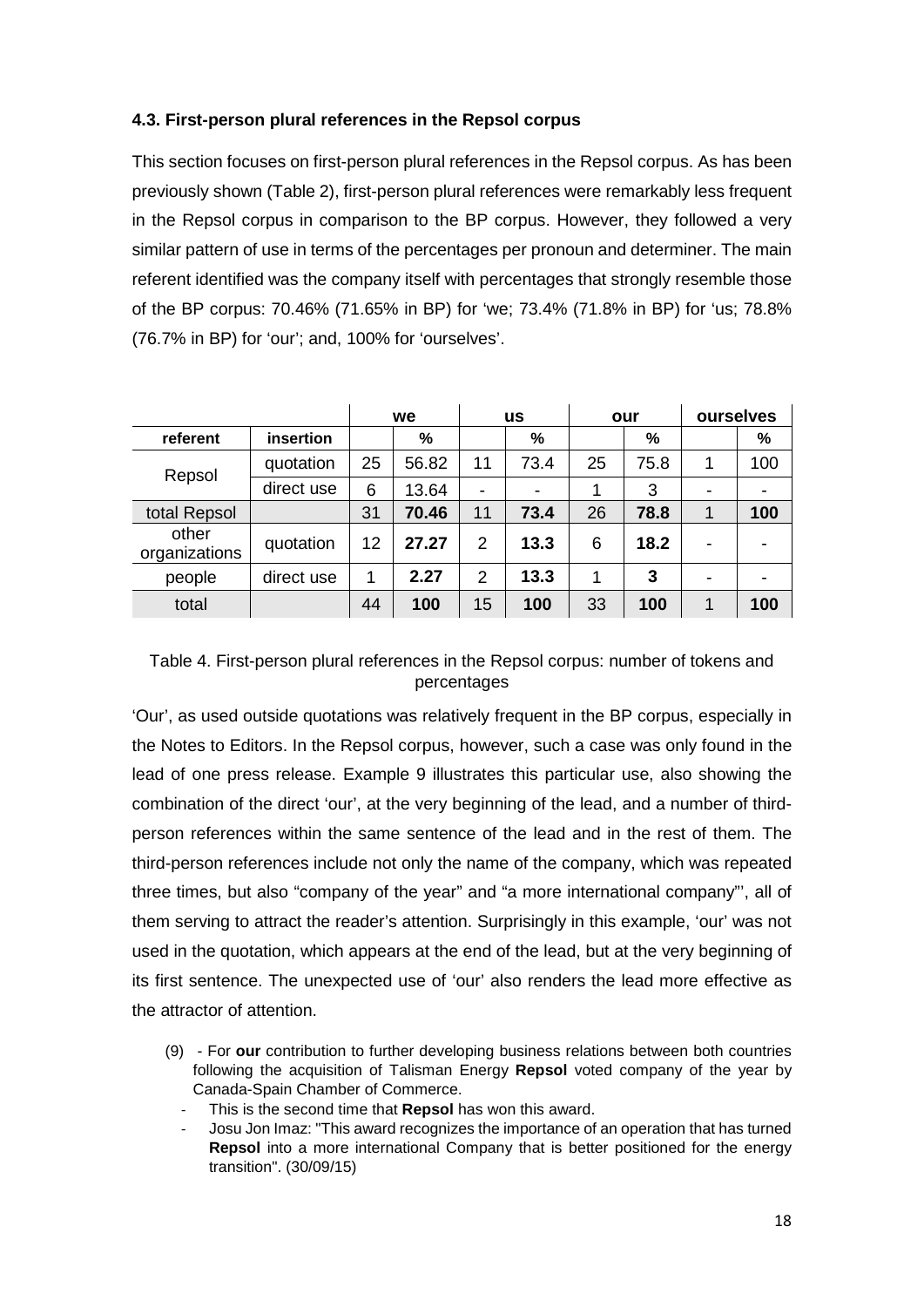As can be observed in example 9, different communicative goals have been achieved here: the identification of the company through its name, the recognition of its position as an international company, and its image as a community reaching for common aims and objectives.

The direct uses of 'we' in the Repsol corpus registered more occurrences, namely six, in comparison to the BP corpus (four), also more in terms of its relative percentage (13.64). In addition, they were found in the body of the text and not in the Notes to Editors, as was the case of the BP corpus. Example 10, in the same way as example 9, shows a combination of first- and third-person references used within the same sentence.

(10) Currently **Repsol** is also taking an active part in the exploration of the Colombian Caribbean, where **we** operate the offshore blocks RC-11, RC-12 and Gua-off in association with Ecopetrol, and **we** participate as non-operators in the Tayrona field (operated by Petrobas). (3/02/14)

'Other organizations' was the second most frequent referent in the Repsol corpus (27.27% for 'we', 18.2% for 'our' and 13.3% for 'us'), in a similar manner to the BP corpus. All of the pronouns and determiners with this referent were found only in quotations. Example 11 is a statement by the General Manager of Race Operations Management Division at Honda in the context of extending a MotoGP contract between Repsol and Honda until 2018.

(11) Tetsuhiro Kuwata: "**We** are delighted with the renewal of the agreement with **our** title sponsor Repsol through the end of 2018. (…)This record demonstrates the great value of this partnership which, in addition to including a great sponsorship agreement, has also benefitted **us** with crucial technological development. ". (7/12/16)

Finally, 'all people' (inclusive 'we') as the referent for first-person plural pronouns and determiners was used in the corpus on a very few occasions (example 12).

(12) Repsol's CEO, Antonio Brufau, chaired the presentation, during which guests could take a virtual tour of Spain with the gastronomic and tourist content included in the Guide, using augmented reality technology. It is a cutting-edge technology which mixes reality with virtual images which **we** can see using a screen. (12/12/12)

Despite the referents such as 'Repsol and other organizations' including cooperating entities, no first-person plural references to the energy industry were identified in the corpus. This is a notable difference to the BP corpus, where the company often appeared as a leading organization speaking on behalf of the energy industry on the global level. No such role for Repsol was articulated through the first-person plural references in the corpus.

As has been previously pointed out, the main variations in the use of the first-person plural references correspond to their frequencies, which were notably higher in the BP corpus. The number of referents identified was also larger in that corpus and revealed a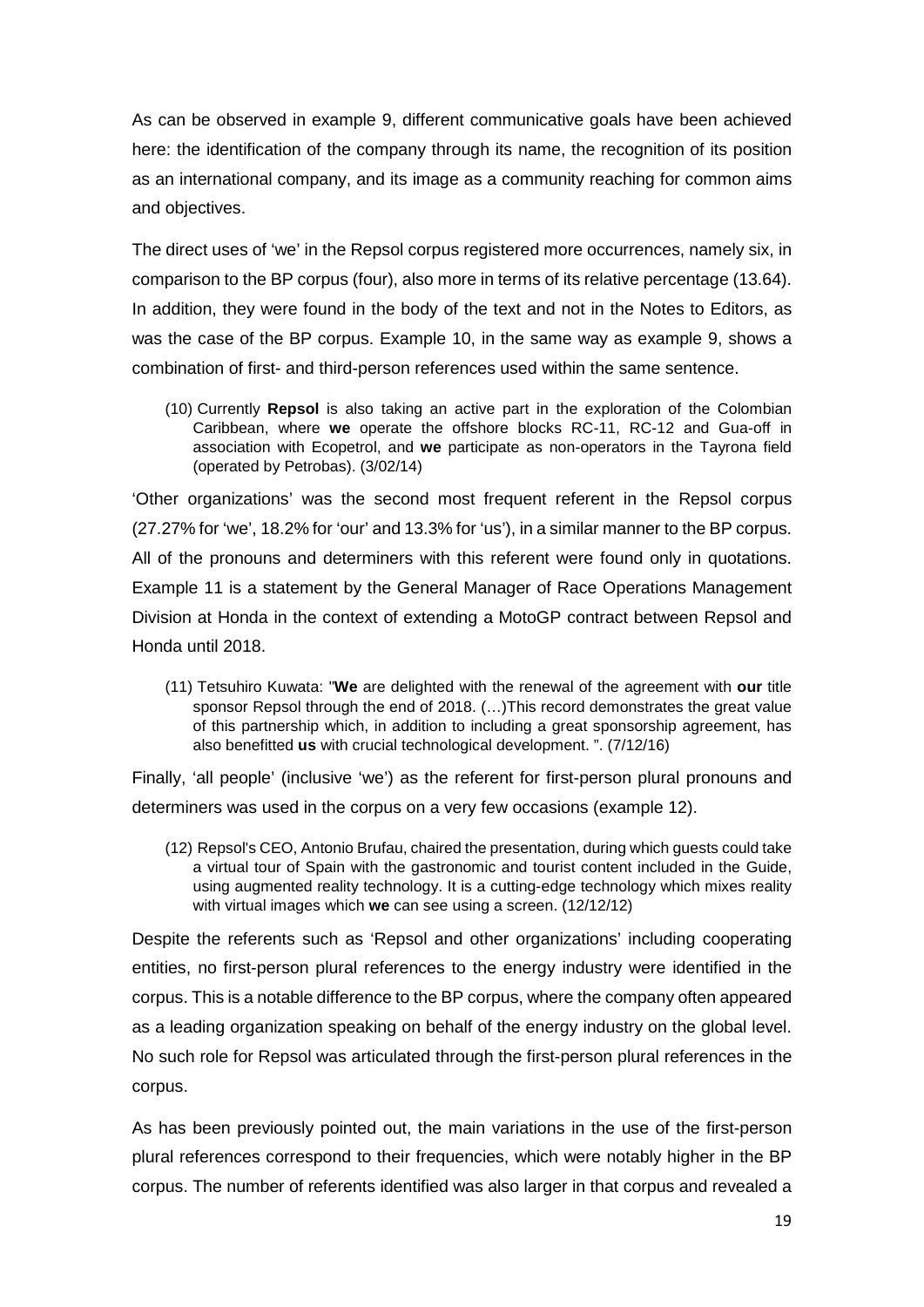broader range of identities, emerging as a network of partnerships and relations between BP, other organizations, and in which BP plays a leading role. In the case of Repsol, the first-person plural references are made to the company itself with few mentions of other organizations and rare references to society as a whole. As has been previously argued, these dissimilarities suggest distinct strategies and aims in building the company's public image. There is clearly more focus placed on the organization as part of a larger system, either industrial or social in the case of BP. In Repsol's press releases, the first-person plural references are practically exclusively for the company itself, suggesting a rather different approach to defining its identity and presence.

# **4.4. First-person singular references in the BP and Repsol corpora**

This section will describe and compare the use of first-person singular pronouns and determiners in the BP and Repsol corpora. As has been shown in section 4.1, the frequency data for the first-person singular references was significantly lower than for the first-person plural references in both corpora (see Table 2). What is more, not all of the singular references were used in the two corpora: 'myself' was not found in the BP corpus, and 'me' was not detected in the Repsol corpus. The frequencies of the items studied were also either lower in the Repsol corpus or similar in both corpora. For instance, 'I' registered 0.017 occurrences per 100 words in the Repsol corpus and 0.039 in the BP corpus, while 'my' had the normalized frequency of 0.003 in both corpora. In this sense, the data presented mirrors the variations of the first-person plural references in the two corpora.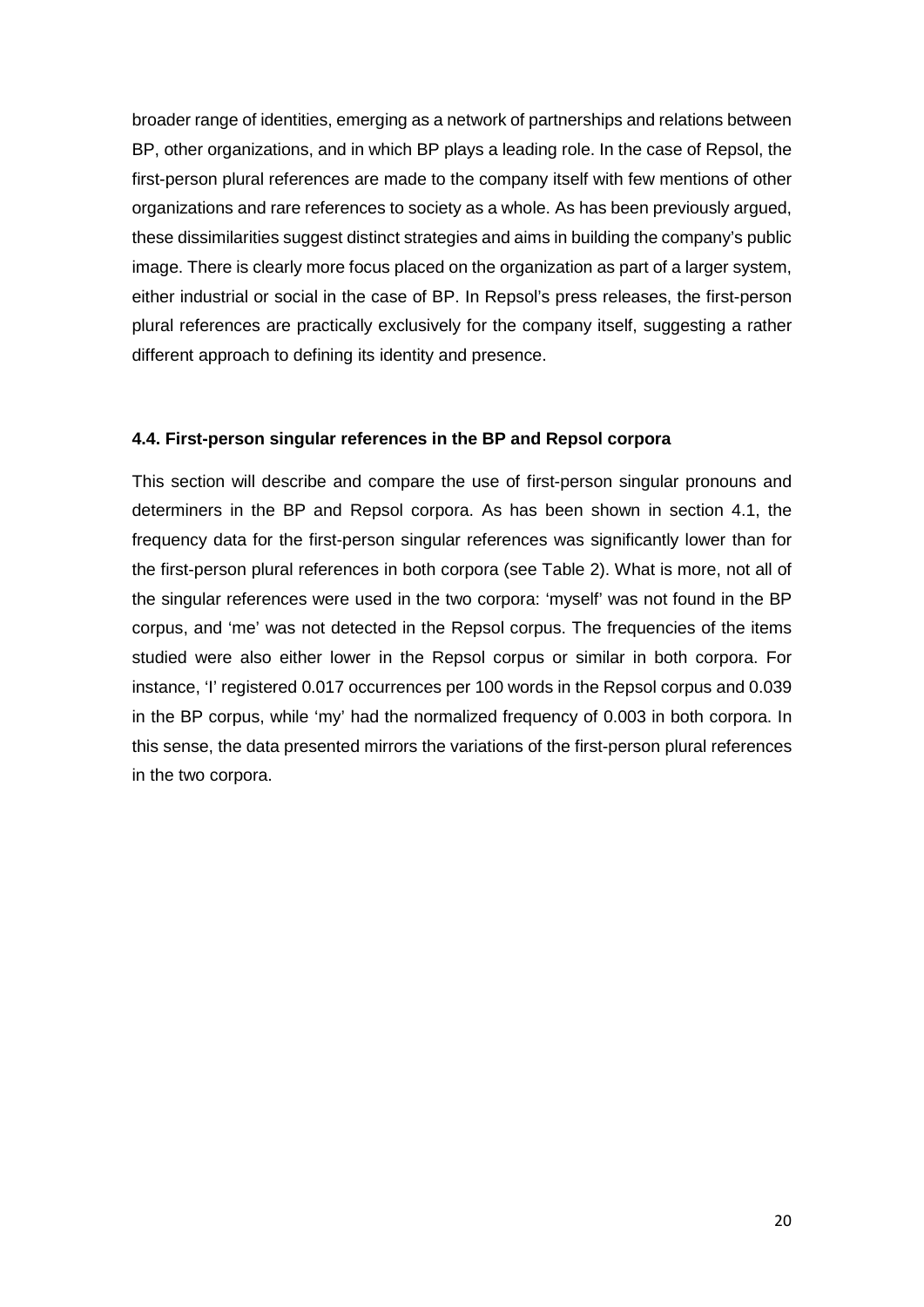|                                                              |                |               | me             |      | my             |               | myself       |     |  |
|--------------------------------------------------------------|----------------|---------------|----------------|------|----------------|---------------|--------------|-----|--|
| referent                                                     |                | $\frac{0}{0}$ |                | %    |                | $\frac{9}{6}$ |              | %   |  |
| <b>BP</b>                                                    |                |               |                |      |                |               |              |     |  |
| BP chief executive                                           | 18             | 48.6          | $\overline{2}$ | 33.3 |                |               |              |     |  |
| A public figure from the<br>cultural/sports world            | 12             | 32.4          | 3              | 50   | 3              | 100           |              |     |  |
| A public figure from the<br>political/governmental<br>sphere | 5              | 13.5          | 1              | 16.7 |                |               |              |     |  |
| Member of another<br>organization                            | $\overline{2}$ | 5.4           |                |      |                |               |              |     |  |
| total                                                        | 37             | 100           | 6              | 100  | 3              | 100           |              |     |  |
|                                                              |                |               | <b>REPSOL</b>  |      |                |               |              |     |  |
| A public figure from the<br>cultural/sports world            | 12             | 75            |                |      | $\overline{2}$ | 66.7          | $\mathbf{1}$ | 100 |  |
| Repsol chief executive                                       | 3              | 18.8          |                |      | 1              | 33.3          |              |     |  |
| A public figure from the<br>political/governmental<br>sphere |                |               |                |      |                |               |              |     |  |
| Member of another<br>organization                            | 1              | 6.2           |                |      |                |               |              |     |  |
| total                                                        | 16             | 100           |                | 100  | 3              | 100           | 1            | 100 |  |

Table 5. First-person singular references in the BP and Repsol corpora: number of tokens and percentages

Table 5 includes the data for the BP and Repsol corpora. The following referents for the pronoun 'I' were identified in the BP corpus: BP chief executive (e.g. a group chief executive or a division chief executive), a public figure from the cultural and sports world, a public figure from the political and governmental sphere, and a member of another organization. The BP chief executive was the most frequent referent for the pronoun 'I' (48.6%) in this corpus.

- (13) Erginbilgic, Chief Executive of BP Downstream, attended the opening ceremony. He said: "This is a milestone for both BP and BP Zhuhai. **I**'m very proud to witness its opening. At BP, we are committed to becoming the leading downstream business. (3/07/15)
- (14) "The start-up of this project in the Gulf of Mexico is one of BP's key operational milestones for 2012, one of six high-margin projects we expect to come on stream this year," said Bob Dudley, BP group chief executive. "**I** expect that the operational progress we are now making will deliver increasing financial momentum for BP as we move into 2013 and 2014." (11/06/12)

Examples 13 and 14 are comments by the group and division chief executives. They use 'I' to express an individual point of view, which also serves to reinforce their leading role within the organization. However, the same quotation, and even the same sentence (14), also contains a plural reference ('we'), pointing to BP. This is another case of reference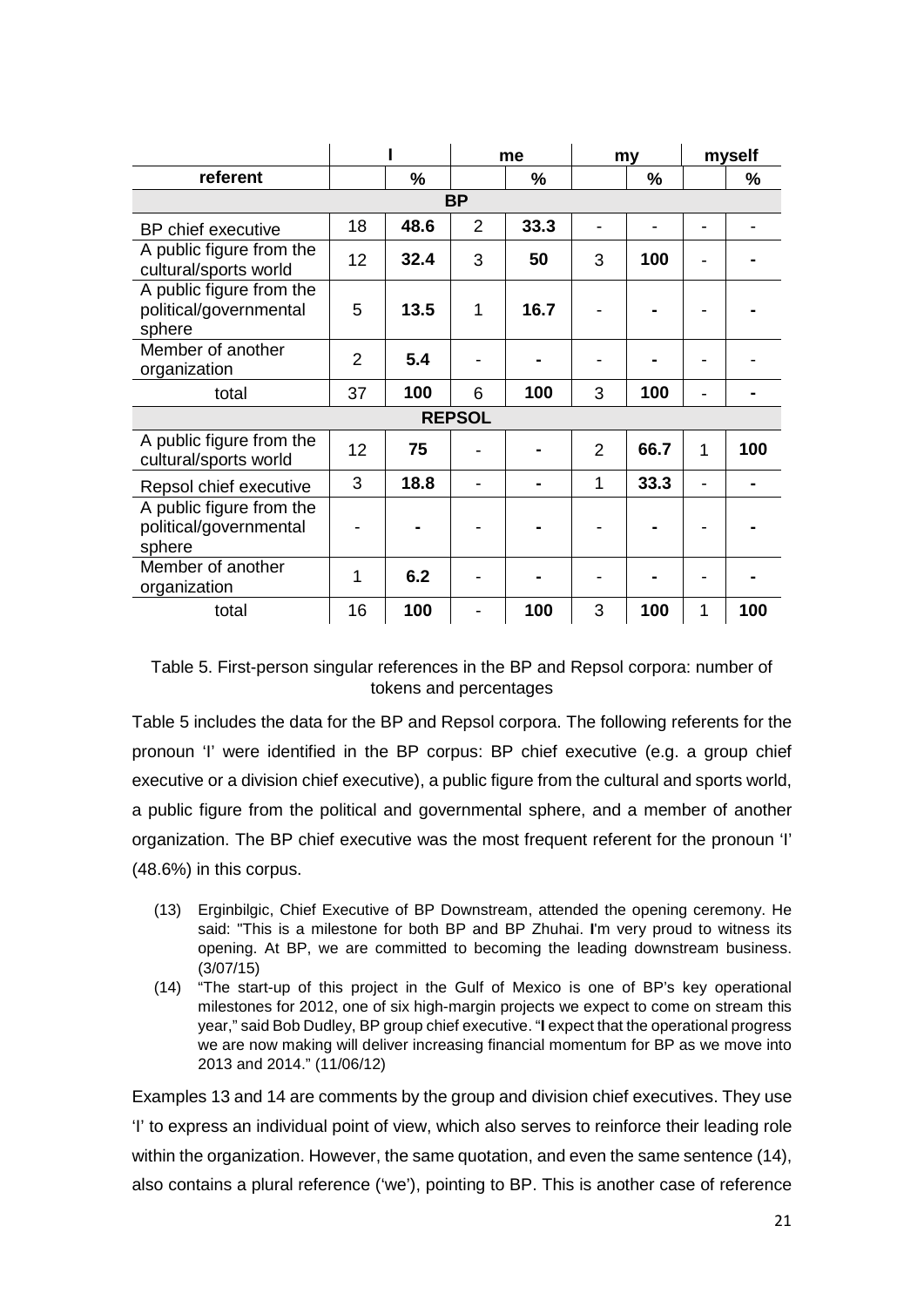mix, discussed previously, which conveys the idea of multiple voices pertaining to the organization. The same person introduces an individual voice corresponding to the organization leader alongside a collective voice of the organization's community.

In examples 15 and 16, public figures from the governmental sphere talk about the positive impact of BP's involvement in research activities and joint projects in other countries.

- (15) "**I** have been very impressed by the commitment of every member of the Research Board to create the sustainable processes that now underpin a program of the highest possible scientific quality," said Rita Colwell, the Chair of the Research Board. (25/04/11)
- (16) Welcoming this milestone, His Excellency AbdulKareem Luaibi the Minister of Oil, said: "This production increase is an important step for Iraq and demonstrates the success of the contracts awarded, **I** am very pleased to see the progress for Rumaila and we wish BP, the South Oil Company, PetroChina and all the companies involved further success over the coming years." (11/01/11)

'Me' was the first most frequent referent for a public figure from the cultural/sports world, the second most frequent for the BP Chairman, and the third, for a public figure in the political/governmental sphere. In contrast, 'my' referred only to a public figure from the cultural/sports world. It is important to note that both items were used on rare occasions and were found in a limited number of press releases.

- (17) Stef Reid London 2012 Paralympic Games silver medallist in the long jump said: "BP's on-going support has made a huge difference to **me** personally, allowing **me** to stay focused on my training. (…)". (24/06/13)
- (18) Speaking at the Science Museum today, fifty years after this historic event, Cosmonaut Alexei Leonov said, "There were many problems during **my** first flight. Many of those were impossible to test on Earth, for example, how would the space suit react in the vacuum of space? But I had to do it. (…) (21/05/15)

Examples 17 and 18 contain 'me' and 'my' referring to two public figures from the cultural/sports world: an athlete and a cosmonaut. While example 17 includes an explicit comment on the impact of BP's support for a Paralympic athlete, example 18 is a description of a personal experience of the first man who walked in space and who visited a BP-funded cosmonaut exhibition at the Science Museum.

Regarding the Repsol corpus, fewer referents were identified for first-person singular pronouns/determiners (Table 5), which were also used less often than in the BP corpus. Three referents for the items studied were found: Repsol chief executive, a public figure from the cultural and sports world, and a member of another organization. There were no references to public figures from the political and governmental sphere, which is an intriguing finding. The press officers might be instructed to avoid talking about connections with politics and the government, as this may harm the organization's image and its credibility.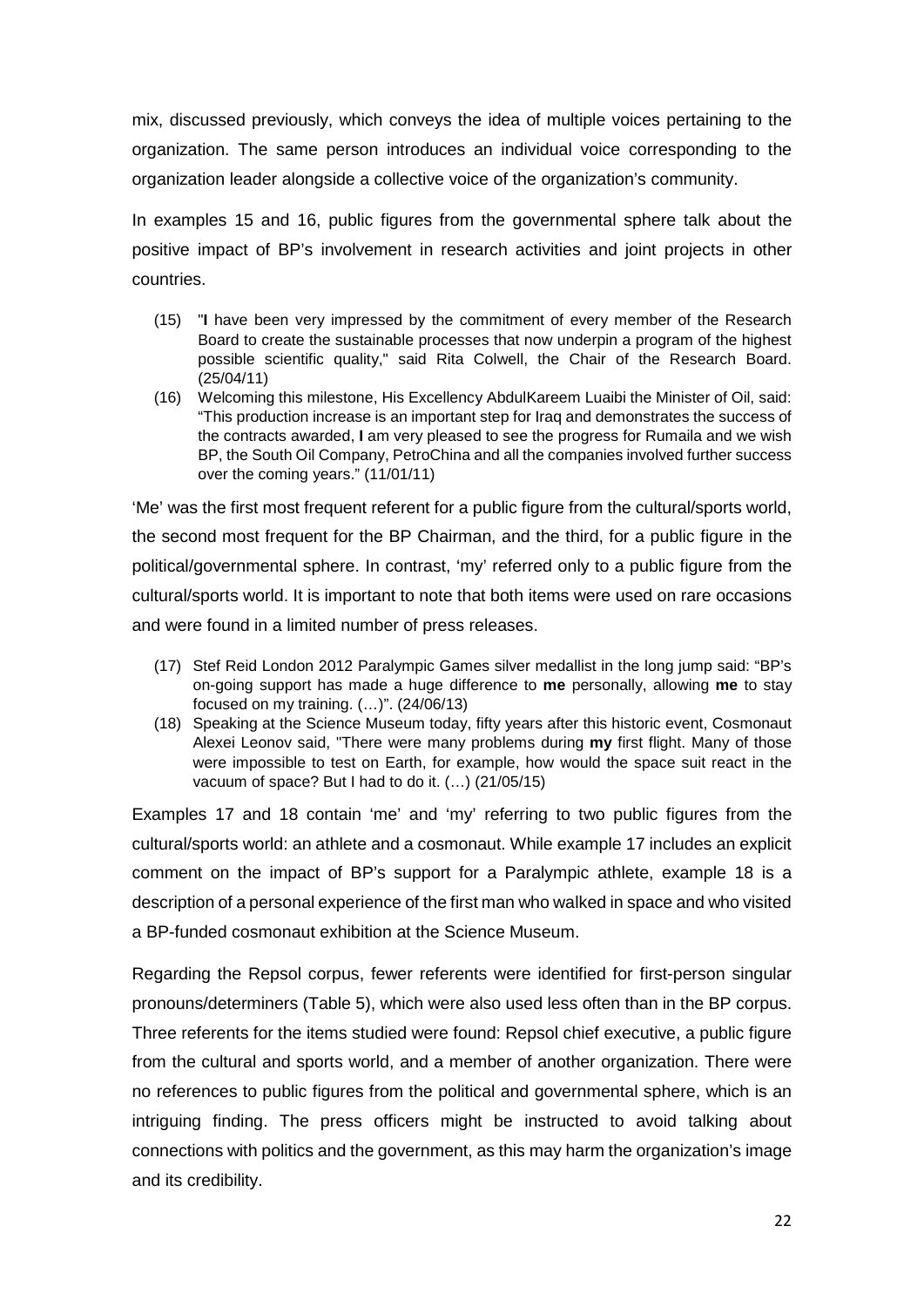Of the referents mentioned, a public figure from the cultural and sports world was the most frequent with 12 occurrences, accounting for 75% in the case of 'I'. 'Me' was not found in the corpus, and 'my' together with 'myself' registered a similar pattern of use with athletes as their referents (examples 19 and 20).

- (19) He (Dani Pedrosa) added, "**I**'m really looking forward to starting the preseason as at the tests in Valencia, after the last test of the Championship, it was raining and we couldn't do much. **I** can't wait to get to Malaysia and have a few days to test the bike, enjoy it, and familiarize **myself** with the parts we are going to use in the first race". (24/01/13)
- (20) After the chairman's speech, the Repsol Honda team riders showed their support for the initiative and talked about their experiences following Repsol's values. "**I** would highlight the human value of **my** team, transparency which gives you confidence in critical situations, flexibility and an open mind", claimed Márquez. (28/01/14)

It should be pointed out, however, that all of the cases of this referent were found in two press releases dealing with Repsol's support of the Honda racing team and its two Spanish bike riders: Dani Pedrosa and Marc Márquez. Even though Repsol's record of sponsoring the Spanish bike riders is long and widely reported in the media, it is difficult to view the cases identified as representative of Repsol's press releases in general.

Finally, the attention should be drawn to the rare occasions, namely four, in which Repsol's chief executive, Antonio Brufau, speaks as someone in charge of the company using a first-person reference for that purpose. Brufau's quotations including these references are infrequent and seem to have been substituted by indirect speech and third-person references in the classical, preformulation-governed style of press releases (Jacobs, 1999). In comparison to a direct and more individual-focused type of news reporting in the BP corpus, Repsol's press officers seem to rely more on preformulation techniques possibly to ensure that the views expressed would be faithfully reproduced in the media. This results in a more neutral and less involved type of reporting, which searches to convey objectivity and reliability (Jacobs, 1999a), rather than aiming at increasing persuasive effects and the writer's credibility, on the one hand, and the reader's interest, on the other.

In summary, the first-person singular references show significant variations in both corpora, in a similar manner to the first-person plural references. While the frequencies in the Repsol corpus were either similar or lower than in the BP corpus, the referents were fewer too. Overall, the voices included in the press releases served to reinforce the leading role of BP's and Repsol's chief executives, and to a lesser degree of other organizations' leaders. The success of widespread sponsorship of these two companies in the cultural and sports world was also reflected in quotations by well-known personalities. Opinions expressed by politicians and members of the government were, however, limited to BP and its scope of action.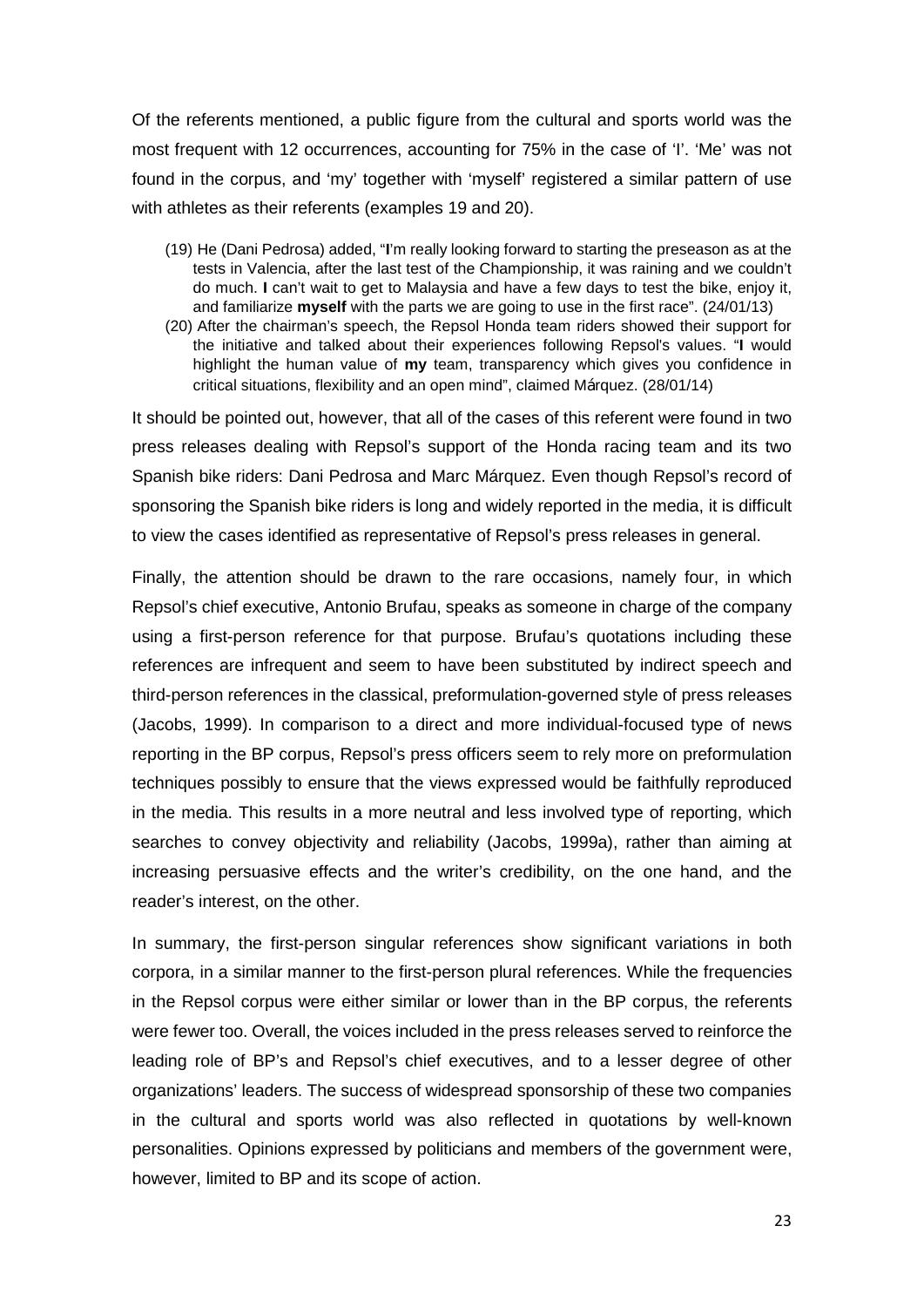#### **5. Conclusions**

This study has looked into variations in the use of first-person singular and plural references in the press releases issued by two oil companies: BP and Repsol. Two corpora in English, of comparable size and content were used to this end. The results obtained from the analysis of the corpora showed a number of similarities and differences between the two companies, but also confirmed their predominant use in quotations, as discussed in Jacobs (1999a).

The first-person references did not correspond to the authorial (press officer) presence in the text, but rather pointed to other voices included in the texts published on the corporate websites. The press release participation framework adopted by Jacobs (1999a) from Scollon and Scollon (1995) and involving the actual writer and reader on the one hand, and the implied writer and reader on the other, certainly needs to be slightly adjusted to better reflect the context of e-release publication. While actual writers continue to be press officers, implied readers, that is, readers of press releases re-written for publication in the media would also be actual readers, as they can access press releases on a corporate website. This adjustment in the participation framework, reflecting e-release accessibility is essential for the understanding of first-person referencing, especially in the case of BP. The opportunity to directly reach the implied reader may enhance the persuasive effectiveness of this type of text (Strobbe & Jacobs, 2005; Catenaccio, 2007; Jacobs, 2014). The inclusion of multiple first-person voices, audible through quotations is essential in this sense. Furthermore, the directness mentioned best reflects the dialogic nature of BP's e-releases, which becomes evident and more significant. Finally, the purpose of using quotations is not only to protect press releases from undue transformations by journalists (Jacobs, 1999a, 1999b), but also to enhance first-person description of personal experiences and perceptions. Therefore, the interpretation of audience-directness, as defined by Jacobs (1999a), turns out to be slightly distinct in this context, as the scope of the audience is clearly broader.

The findings obtained in this research suggest that companies may resort to first-person references in different ways, and that a less frequent use of this type of reference is unlikely to be correlated with a higher use of third-person references, considered as a predominant pre-formulation feature of this type of text. Overall, first-person references were more frequent in the BP corpus than in the Repsol corpus, with the direct uses of the plural forms or "frame breaks" (Jacobs, 1999a) accounting for a notably low percentage of all uses. However, these direct uses suggest that the press release actual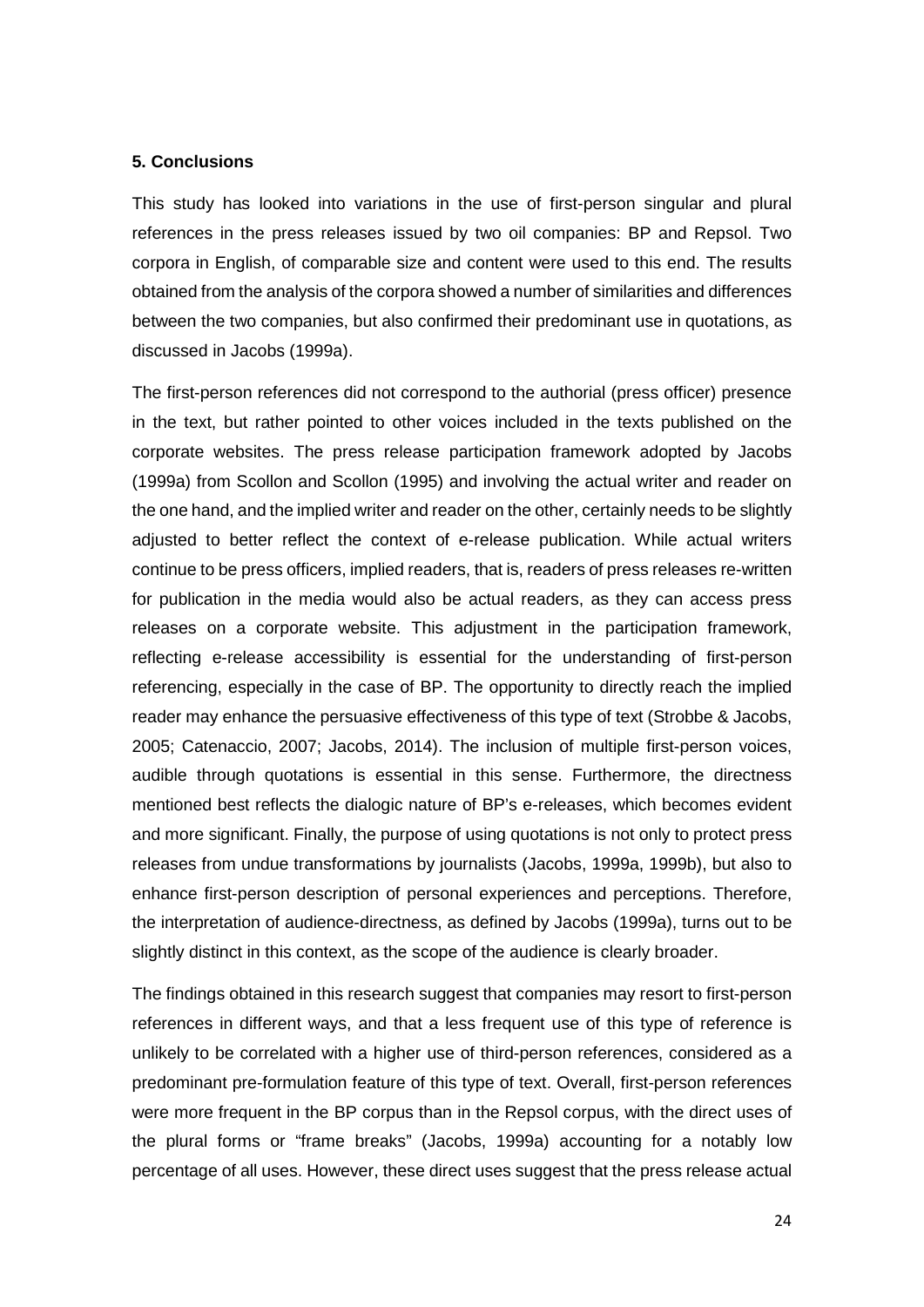writer and his or her authorial voice is still present in the text, but skilfully disguised in the collective voice of the company. In both corpora, the plural forms included in quotations referred to the company itself and composed the first-person narration delivered by the organization's leading figures. Other referents for the plural forms varied more in BP than in Repsol. Moreover, the multiple first-person voices representing BP's co-operating organizations and entities suggest that this company intends to be depicted as deeply nested in society at the local and global levels. Finally, first-person singular references were significantly less frequent in both corpora and were only included in quotations. As with plural forms, a more varied range of referents representing different social and economic agents was identified in the BP corpus than in the Repsol.

The variations described in this study demonstrate that similar companies operating within the same industry may choose different styles of press release reporting regardless of the advantages in reaching all types of reader that e-releases offer in today's globalized world. The use of first-person references, and therefore first-person narration, enhances the credibility of the news, in addition to increasing its impact as a marketing tool, as happens in many advertisements including someone's personal comments and views. In this sense, the data related to BP seem to reflect the tendency towards the use of an explicitly advertising tone and towards an explicit advertising resource (Pander Maat, 2007). In Repsol's texts, however, fewer first-person references seem to have been exploited differently with other resources used instead. Regarding the variations reported, there may be a number of reasons for them: distinct communicative and promotional strategies, as well as organizational and cultural factors. The cultural reasons beyond the variations identified should be considered with much caution, especially in the case of global organizations where the influence of local (national or regional) culture may turn out to be difficult to determine. Moreover, an ethnographic approach should be adopted in such research, including also larger corpora representing a broad range of companies. These are the main reasons why the present study did not enquire into the cultural motivations of the existing variations between BP and Repsol.

As has been seen, the dialogic nature of press releases as noted through first-person references can be exploited to a higher or lower degree, independent of the undeniable need and efforts that oil companies encounter to deliver a positive public image. Further research in this field clearly points to the need to verify the insights gained here with the actual writers of press releases in order to determine how the distinct strategies in the use of first-person references and a clearer advertising tone tune in with their professional practice and the organizations' communicative strategies.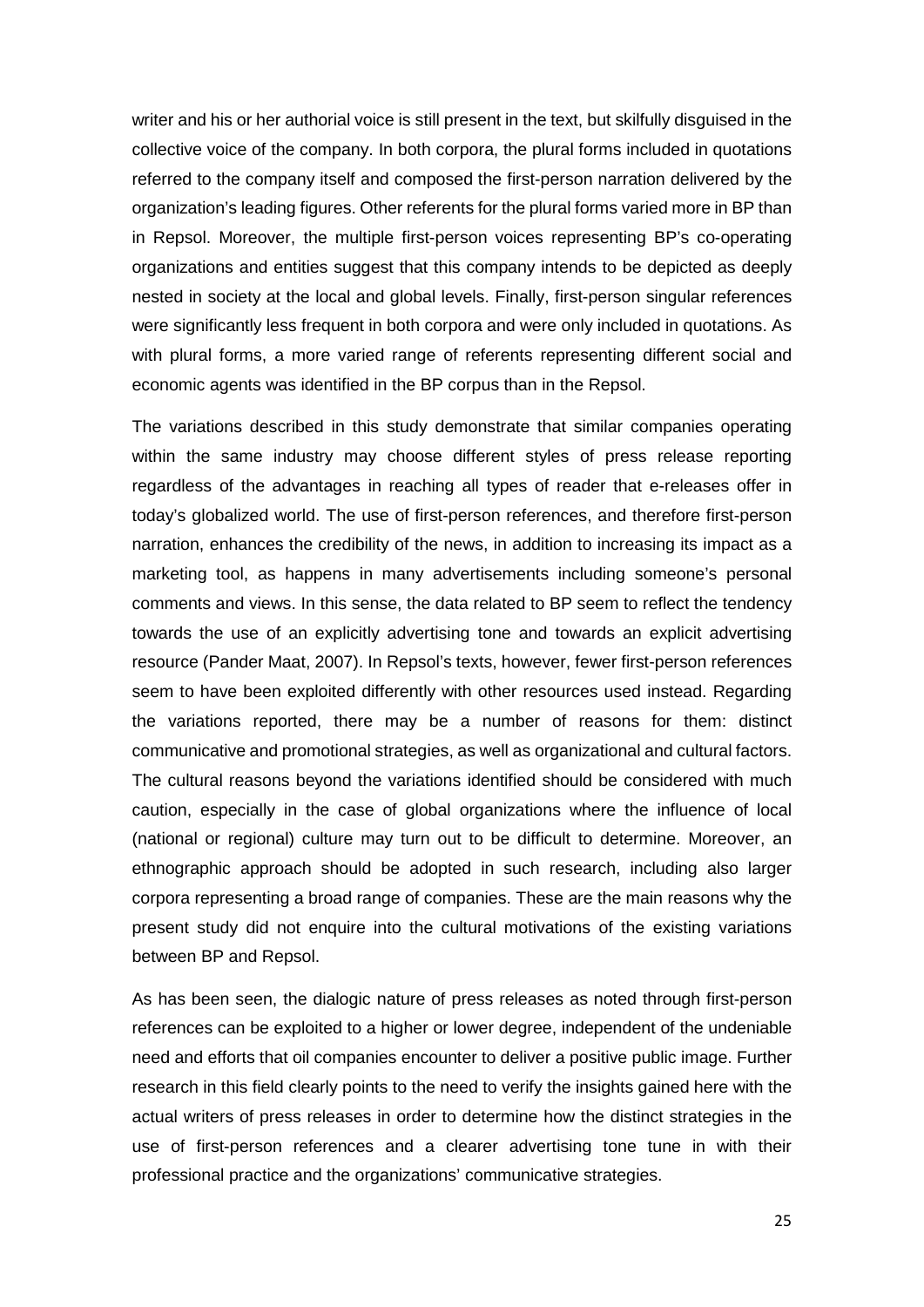#### **References**

Author. 2016.

- Aijón-Oliva, Miguel Ángel & Serrano, María José, 2010. El hablante en su discurso: expresión y omisión del sujeto de creo. Oralia, 13, 7-38.
- Bakhtin, Mikhail, 1935/81. Discourse in the novel. In: Holquist, M. (Ed.), The dialogical imagination: four essays by M.M. Bakhtin). Austin: University of Texas Press, pp. 259 - 422.
- Biber, Donald, Johansson, Stig, Leech, Geoffrey, Conrad, Susan & Finegan, Edward, 1999. Longman grammar of spoken and written English. Essex, England: Pearson Education Ltd.
- Catenaccio, Paola, 2007. Constructing identities in the fashion industry: Building brand and customer image through press releases. In: Garzone, G. & Ilie, C. (Eds.), The Use of English in Institutional and Business Settings. An Intercultural Perspective. Berlin: Peter Lang, pp. 31-56
- Catenaccio, Paola, 2008. Press releases as a hybrid genre: Addressing the informative/ promotional conundrum. Pragmatics 18 (1), 9-31.
- Fairclough, Norman, 1988. Register, power and sociosemantic change. In: Birch, D. & O'Toole, M. (Eds.), Functions of Style. London: Pinter, 111-125.
- Fasulo, Alessandra & Zucchermaglio, Cristina, 2002. My selves and I: Identity markers in work meeting talk. Journal of Pragmatics, 34(9), 1119-1144.
- Fetzer, Anita, 2014. '"Judge us on what we do": The strategic use of collective we in British political discourse', In: Pavlidou, T. (Ed.) Constructing collectivity: 'we' across languages and contexts. Amsterdam, Philadelphia: John Benjamins, 331– 350.
- Fetzer, Anita. and Bull, Peter, 2012. Doing leadership in political speech: Semantic processes and pragmatic inferences, Discourse & Society 23: 127–144.
- Goffman, Erving, 1974. Frame analysis: An essay on the organization of experience. New York: Harper & Row.
- Goffman, Erving, 1976. Replies and responses. Language in society, 5 (3), 257 313.
- Goffman, Erving, 1981. Forms of Talk. Oxford: Blackwell.
- Goodwin, Charles, 1979. The interactive construction of a sentence in natural conversation. In: Psathas, G. (Ed.), Everyday language: Studies in ethnomethodology. New York: Irvington Publishers, Inc., 97 - 121
- Goodwin, C. (1981). Conversational organization. Interaction between speakers and hearers. New York: Academic Press.
- Gumperz, John J. 1982. Discourse strategies (Vol. 1). Cambridge: Cambridge University Press.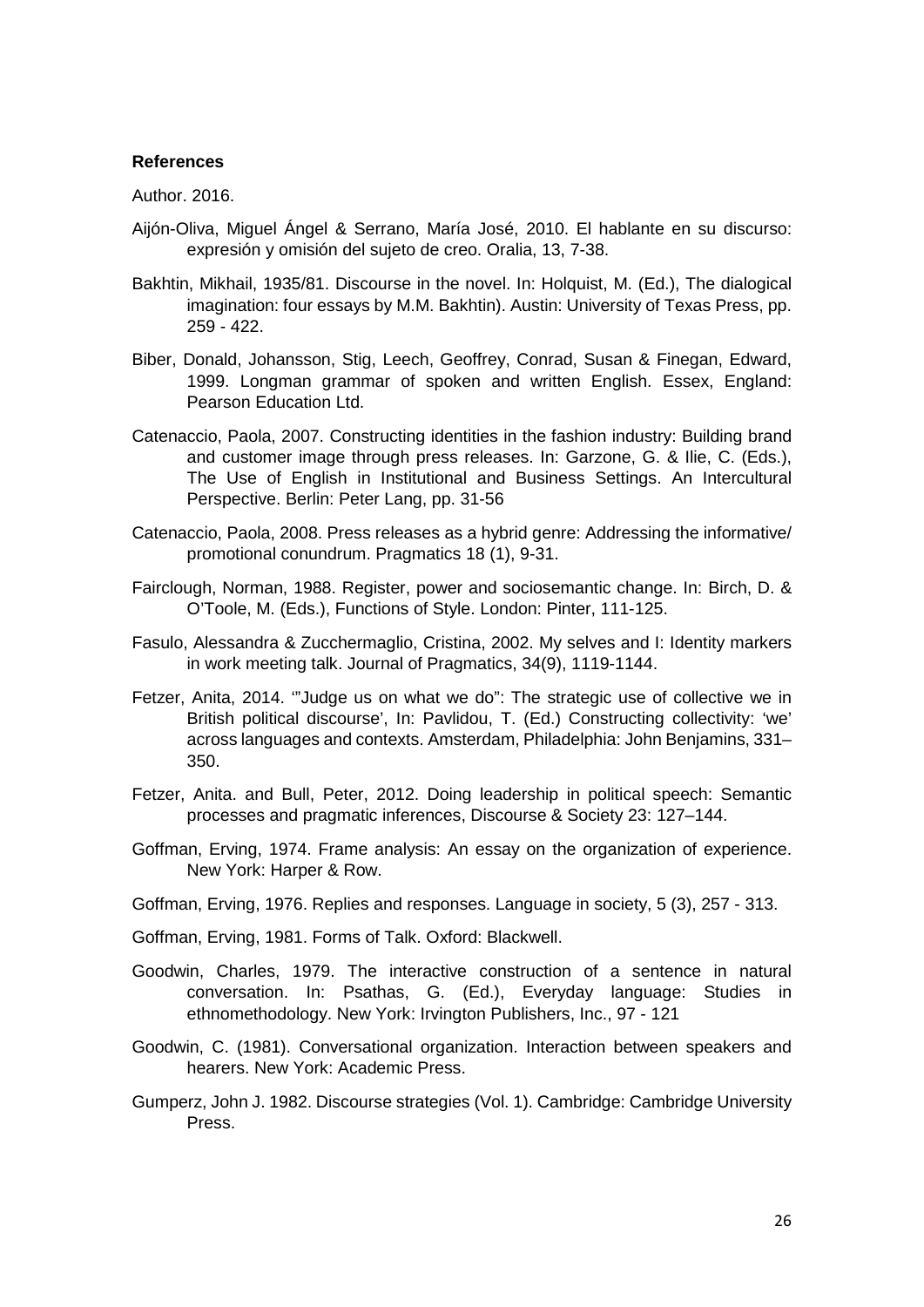- Harwood, Nigel, 2005a. 'Nowhere has anyone attempted… In this article I aim to do just that'. A corpus-based study of self-promotional I and we in academic writing across four disciplines. Journal of Pragmatics 37: 1207–1231.
- Harwood, Nigel, 2005b. 'We do not seem to have a theory…The theory I present here attempts to fill this gap': Inclusive and exclusive pronouns in academic writing. Applied Linguistics 26(3): 343–375.
- Harwood, Nigel, 2006. (In)appropriate personal pronoun use in political science: A qualitative study and a proposed heuristic for future research. Written Communication 23 (4): 424–450.
- Harwood, Nigel, 2007. Political scientists on the functions of personal pronouns in their writing: An interview-based study of 'I' and 'we'. Text & Talk, 27(1): 27-54.
- Hyland, Ken, 2001. Humble servants of the discipline? Self-mention in research articles. English for Specific Purposes 20: 207–226.
- Hyland, Ken, 2002. Authority and invisibility: Authorial identity in academic writing. Journal of Pragmatics, 34: 1091–1112.
- Hymes, Dell, 1971. On communicative competence. In: Brumfit, C. J. & Johnson, K. (Eds.), The communicative approach to language teaching. Oxford: Oxford University Press, 5 – 26.
- Jacobs, Geert, 1998. Projected discourse: An analysis of receiver roles in press releases. Text-Interdisciplinary Journal for the Study of Discourse, 18 (4), 505 - 524.
- Jacobs, Geert, 1999a. Preformulating the News. Amsterdam/Philadelphia: John Benjamins.
- Jacobs, Geert, 1999b. Self-reference in press release. Journal of Pragmatics, 31 (2), 219 - 242.
- Jacobs, Geert, 2014. Press releases. In: Schneider, K. & Barron, A. (Eds.), Pragmatics of Discourse. Berlin: Mouton de Gruyter, 257 – 313.
- Kranert, Michael, 2017. 'Today I offer you, and we offer the country a new vision'. The strategic use of first person pronouns in party conference speeches of the Third Way. Discourse and Society, 28(2): 182-203.
- Lassen, Inger, 2006. Is the press release a genre? A study of form and content. Discourse Studies, 8 (4), 503 - 530.
- Levinson, Stephen C, 1983. Pragmatics. Cambridge textbooks in linguistics. Cambridge/New York.
- Levinson, Stephen C, 1988. Putting linguistics on a proper footing: Explorations in Goffman's participation framework. In: Drew, P. & Wootton, T. (Eds.), Erving Goffman: An Interdisciplinary Appreciation). Cambridge: Polity Press, 161 - 227.
- Luján, M. 1999. Expresión y omisión del pronombre personal. In: Bosque, I & Demonte, V. (Directors), Gramática descriptiva de la lengua española. Madrid: Espasa Calpe, 1275-1316.